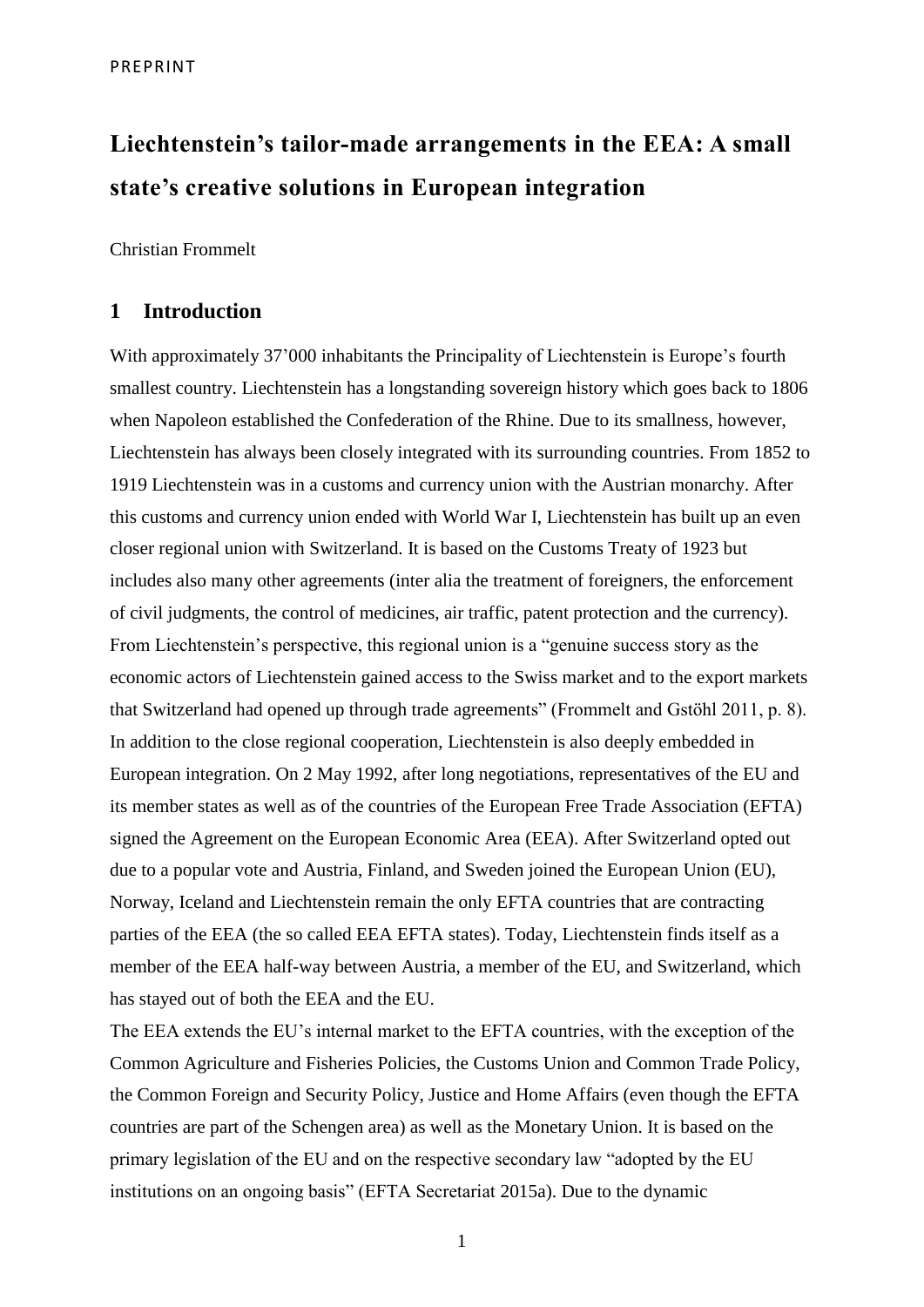conceptualization of the EEA, the common rules are continuously updated by adding new EEA-relevant EU legislation. To this end, the contracting parties have established a two-pillar structure with EEA EFTA institutions matching those on the EU side. The two pillars are linked by joint bodies that are in charge for all "substantive decisions relating to the EEA Agreement and its operation" (EFTA Secretariat 2015b). These complex institutional arrangements shall ensure that within the functional scope of the EEA the same legal obligations apply to EEA EFTA and EU states.

The main goal laid down by the EEA Agreement is homogeneity. It means that within the EEA's functional scope, EEA EFTA and EU states have to comply with the same legal obligations. Put differently, homogeneity is fully realized by consistent selection, timely and complete adoption and correct application of EEA-relevant EU legislation by the EEA EFTA states. As a result, since 1994 the EEA EFTA states have incorporated more than 7'500 EU acts into the EEA Agreement, which had to be transposed into domestic law (if not directly applicable).

Theoretically, although Liechtenstein's population is only a fraction of the smallest other EEA member, it has to fulfil the same legal obligations and is equally represented in the institutional setup of the EEA. In this regard, European integration of a very small state like Liechtenstein faces two major difficulties: first, the contracting parties have to respect the sovereignty of every (small-sized) member state even though this may contradict the idea of an adequate (at least of a proportional) democratic representation of their citizens. Second, the very small states themselves have to prove their ability to implement the respective *acquis* in order to fulfil all obligations set out by an integration model.

This chapter focuses on the second aspect. It analyzes to what extent and under what conditions a very small state like Liechtenstein is capable to participate in European integration. To this end I assess how the smallness of Liechtenstein has affected its EEA membership throughout the last 20 years. In answering the research question, I try to show how smallness, public administration, and effective European governance are related and how very small states can contribute to the European integration project. Thereby I argue that a very small state may have little human resources and thus limited administrative capacity but can still ensure a highly efficient bureaucracy in order to comply with international obligations. As a result, it is no surprise that the domestic as well as international evaluations of Liechtenstein's EEA membership are mainly positive. On the other hand, this chapter also shows that Liechtenstein has by far the most opt-outs of all EEA members. Against this background, I conclude that the success of Liechtenstein's membership is also the result of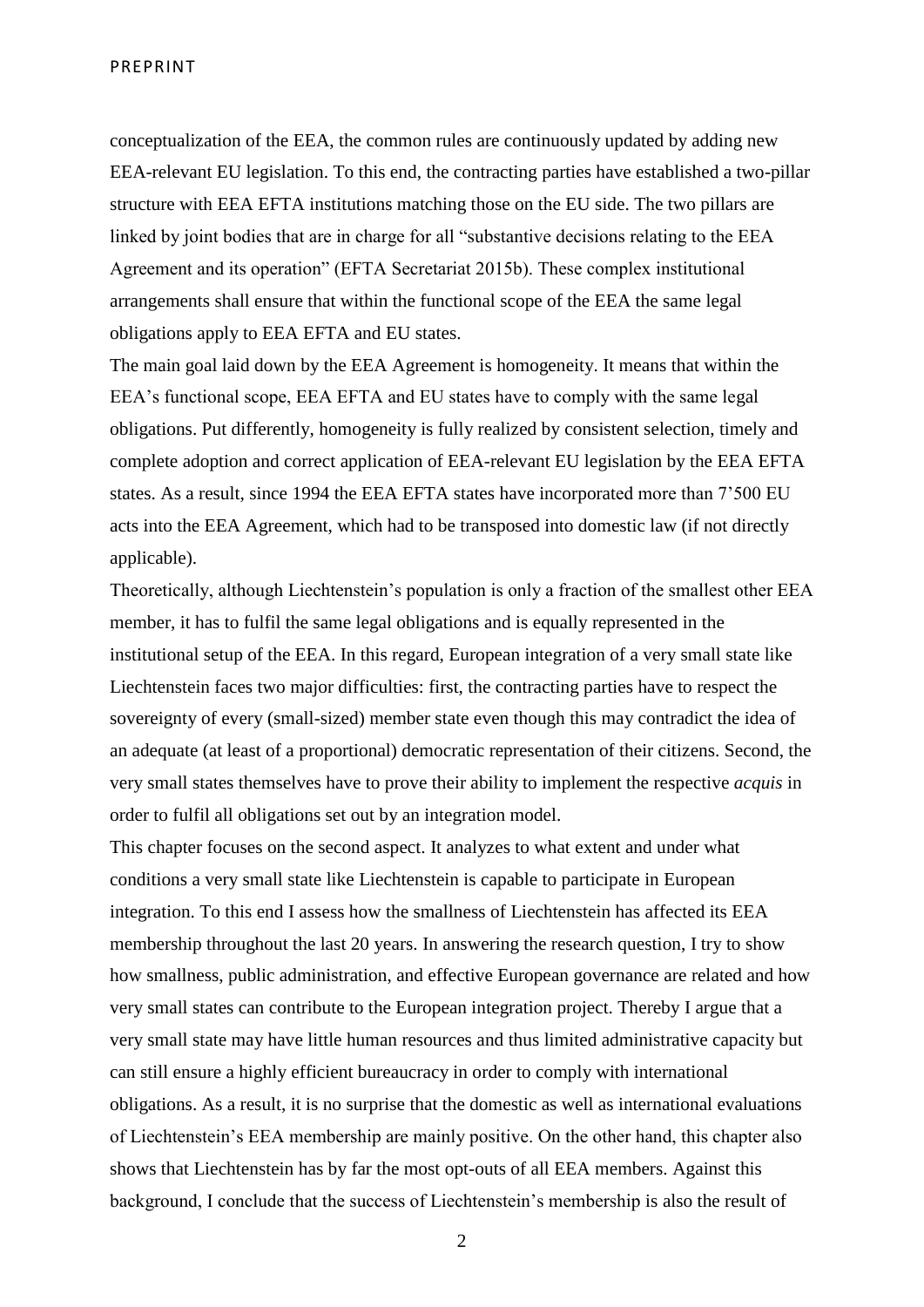various specific derogations and opt-outs provided to Liechtenstein by the EU and the other contracting parties.

The chapter will first give an overview on Liechtenstein's participation in the European integration process. Second, it will present some empirical data on the domestic and international evaluation of Liechtenstein's EEA membership. Third, it will determine different elements of a country's administrative capacity and explain how those elements ensure the compliance with international obligations. Fourth, it will describe the administrative structure and procedures of Liechtenstein and specifically its foreign policy. Fifth, it will give an overview of Liechtenstein's tailor-made arrangements that are related to its smallness. Finally, it will raise the question how western European small-sized countries can benefit from Liechtenstein's experience in the European integration process.

# **2 Liechtenstein's participation in European integration 1**

Liechtenstein's desire to adhere to international organizations was often met with scepticism. The most prominent example is the rejection of Liechtenstein's application to join the League of Nations in 1920 due to its small size, the delegation of some aspects of its sovereignty and the lack of an army (Gstöhl 2001). Similar obstacles had to be overcome later on when joining the International Court of Justice (1950), the Council of Europe (1978) and the United Nations (1990) as the first very small European state (Frommelt and Gstöhl 2011, p. 12). From the perspective of Liechtenstein's foreign policy, membership in international organizations has therefore always been seen as a strategy to safeguard Liechtenstein's independence and international recognition as the two main elements of the country's sovereignty.

Based on the Customs Treaty of 1923 Liechtenstein delegated its treaty-making power in trade matters to Switzerland. As a result, Liechtenstein was initially not an independent contracting party of the EFTA (Frommelt and Gstöhl 2011, p. 13). Instead, a special protocol of the EFTA Convention stated that the EFTA provisions also apply to Liechtenstein as long as the customs union with Switzerland persists. In this period, Liechtenstein was formally represented by the Swiss delegation to EFTA. The same applied to the 1972 Free Trade Agreement between the European Community (EC) and Switzerland, yet Liechtenstein was allowed to have a representative in the Mixed Committee. By contrast, from the very start in the 1980s, Liechtenstein was invited to the "Luxembourg Process". Moreover, the principality

<sup>&</sup>lt;sup>1</sup> This section closely follows Frommelt and Gstöhl (2011, pp. 12-16).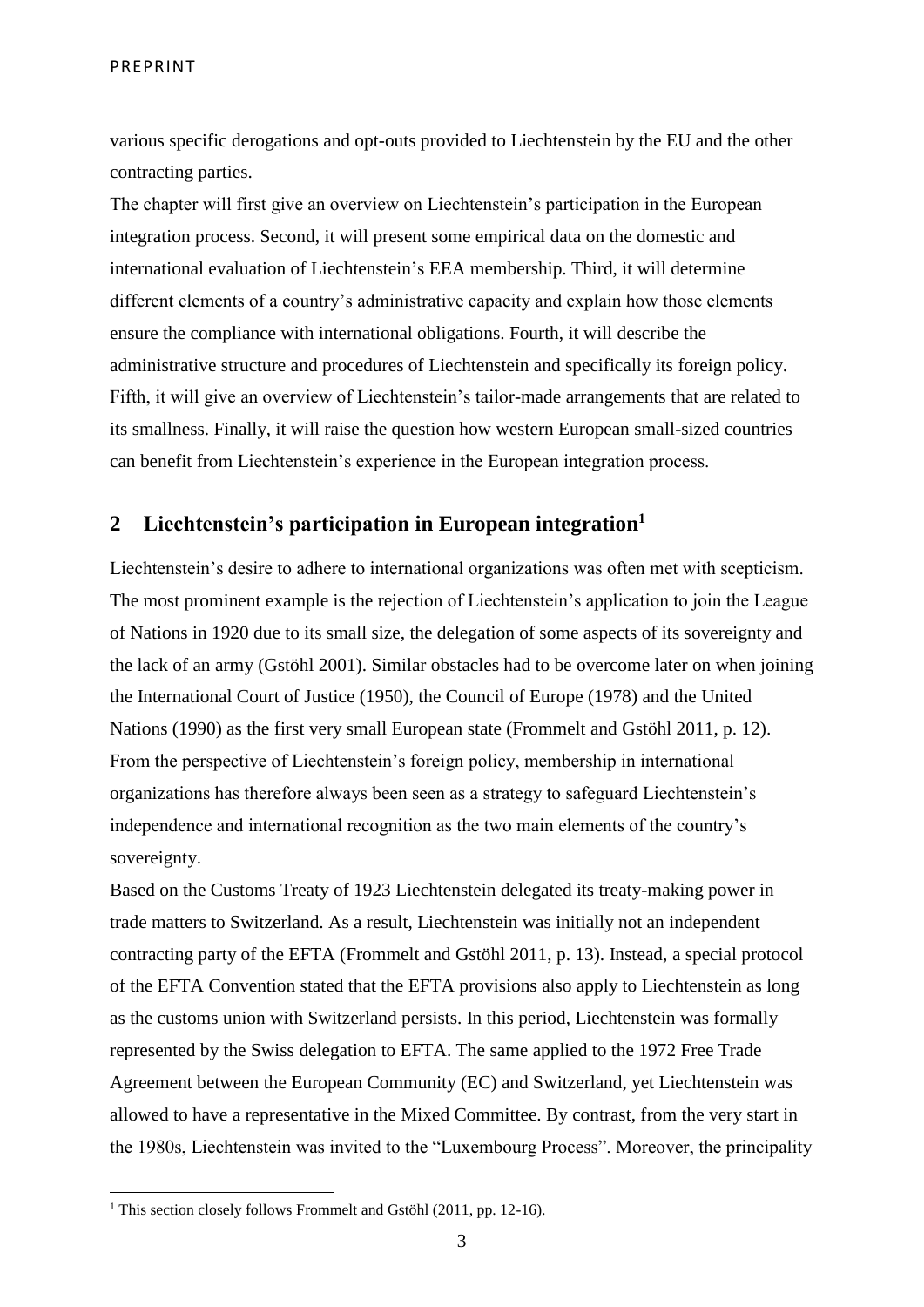also took part in the informal exploratory talks about closer cooperation following Commission President Delors' 1989 initiative for an European economic area. Liechtenstein thus participated independently in this decisive stage of European integration. From the perspective of Liechtenstein the envisaged economic area with its four freedoms as well as horizontal and flanking policies went well beyond the Swiss competences in the framework of the Customs Treaty. The completion of the EU's internal market and the establishment of the World Trade Organization (WTO) made it increasingly difficult to separate trade in goods from other matters of international negotiations which the treatymaking power delegated to Switzerland did not cover. In 1991 the Customs Treaty was thus modified to allow Liechtenstein its own membership in international organizations and agreements, provided that Switzerland was also a contracting party. Liechtenstein joined the EFTA as well as the WTO and participated in its own right in the EEA negotiations. Hence, in the context of the new dynamics in European integration and the end of the Cold War, Liechtenstein within a few years emancipated itself from Switzerland and developed an own integration policy vis-à-vis the EU.

Liechtenstein's accession to the EEA was the result of a lengthy and intense domestic debate, facing serious opposition by the local manufacturing companies as well as numerous trustees and other actors of the finance sector. The opponents of an EEA membership used several arguments that were related to Liechtenstein's smallness, in particular, the lack of bargaining power and the lack of administrative resources. Put simply, for the opponents Liechtenstein was too small to join the EEA and an EEA membership would not be feasible. Nonetheless, in September 1992, the Liechtenstein Parliament (*Landtag*) approved the EEA Agreement but decided to hold a national referendum.

The government set the date for Liechtenstein's vote on the EEA Agreement one week after the Swiss referendum on the same matter. The Swiss electorate and cantons rejected an EEA membership by a very narrow margin. Against all odds, 55.8 percent of the Liechtensteiners approved the EEA Agreement in the referendum. Of all possible "yes/no" combinations between the two countries, this scenario was the most unexpected one as the two economies seemed too tightly interwoven to permit a different policy choice.

As a result, the Liechtenstein government first had to renegotiate relations with Switzerland, then have the solution approved by the EEA partners and finally overcome the domestic ratification hurdle again. In March 1995, the *Landtag* approved several changes to the Customs Treaty and other agreements between Liechtenstein and Switzerland. The Customs Treaty now allowed Liechtenstein to join international organizations or agreements without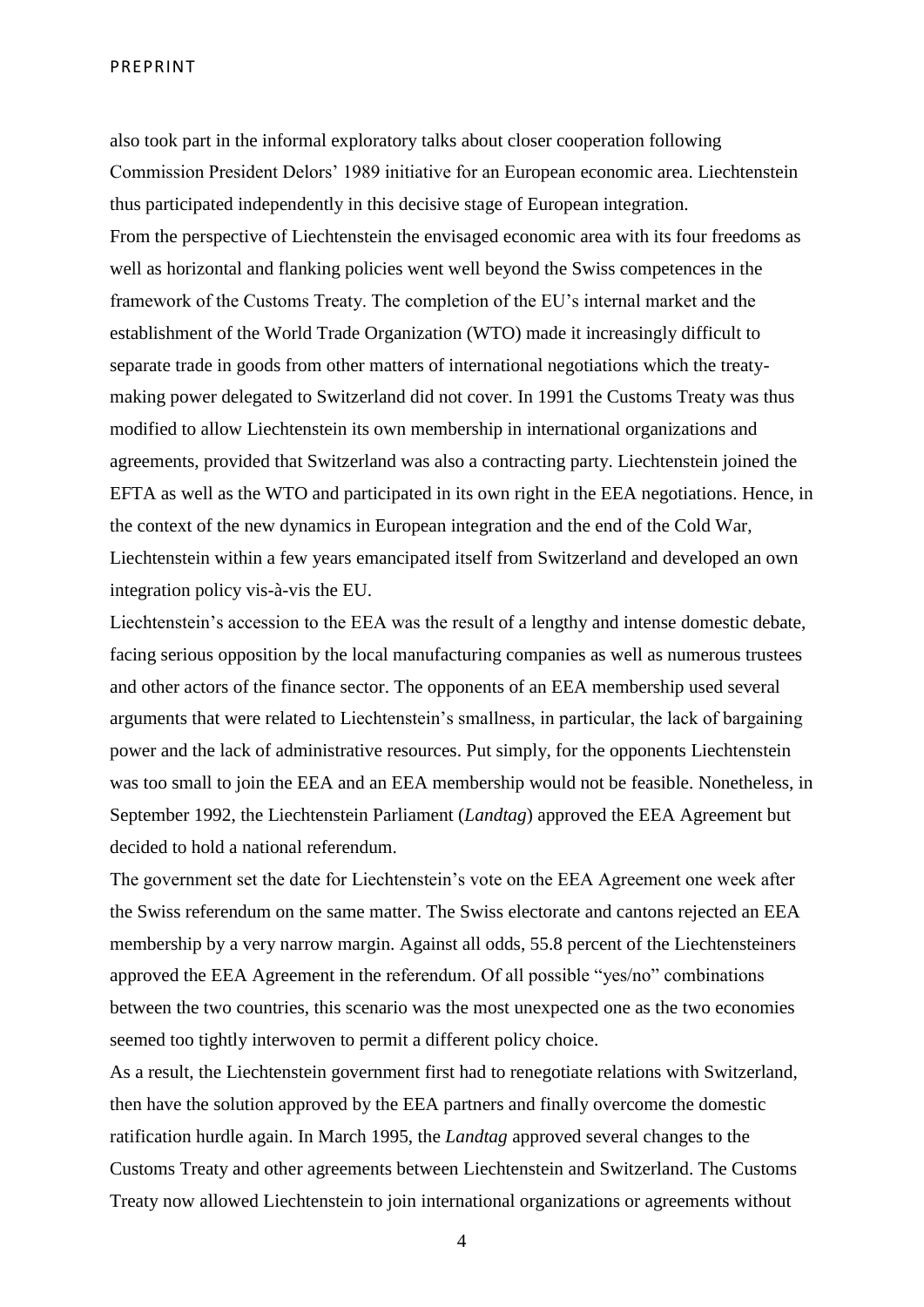Switzerland. However, the parallel membership of Liechtenstein in two important economic and legal areas also required adaptations to the EEA Agreement. The solution of the "Gordian knot" was based on the innovative principle of parallel marketability which allows products meeting either EEA or Swiss requirements to circulate in Liechtenstein (Baur 1996). The principality created a market surveillance and control system to prevent the circumvention of Swiss import restrictions for EEA goods, adapted its customs procedures for the import of EEA goods and was granted certain transitional periods for areas where legal discrepancies between the Swiss and the EEA *acquis* persisted.

The second referendum took place in April 1995 after the approval by Parliament and vivid campaigns in favor and against EEA membership. In a remarkable show of independence, Liechtensteiners voted again in favor of European integration. With 55.9 percent "yes" votes the support was about the same as in 1992. On 1 May 1995 the principality became a full EEA member and thus achieved its first own treaty-based relationship with the EU. Several factors allowed to "square the circle" of participating in the EEA's enhanced free trade area while maintaining the bilateral customs union with a non-member (Gstöhl 1997, pp. 164-166): the small size of Liechtenstein made it quite easy to observe the trade flows, the need to adapt the bilateral relations was mainly restricted to the free movement of goods and the differences between EU and Swiss rules that could potentially lead to conflict were relatively small. The political will on all sides to honor the Liechtensteiners' wish to join the EEA despite Switzerland's opt-out was strong – the Swiss had no interest in complicating their future bilateral negotiations with the EU, while the Union was keen to demonstrate its understanding for the concerns of small states after the Danish "no" to the Maastricht Treaty. Finally, Art. 121(b) of the EEA Agreement already recognized the regional union between Liechtenstein and Switzerland as being in conformity with the EEA Agreement to the extent that it did not impair its functioning. It would indeed have been paradoxical to force these two countries to reintroduce border controls after seventy years. Moreover, an additional EEA EFTA country was most welcome in view of the EU accession negotiations of Austria, Finland, Norway, and Sweden.

Thus far, four lessons can be drawn from the history of Liechtenstein's foreign policy: First, due to its smallness (and not despite its smallness) Liechtenstein always aimed for international integration in order to safeguard the country's sovereignty. Second, over time Liechtenstein faced less opposition when applying for independent membership in international organizations. Third, the contracting parties of the EEA as well as Switzerland repeatedly demonstrated their willingness and capabilities to facilitate European integration of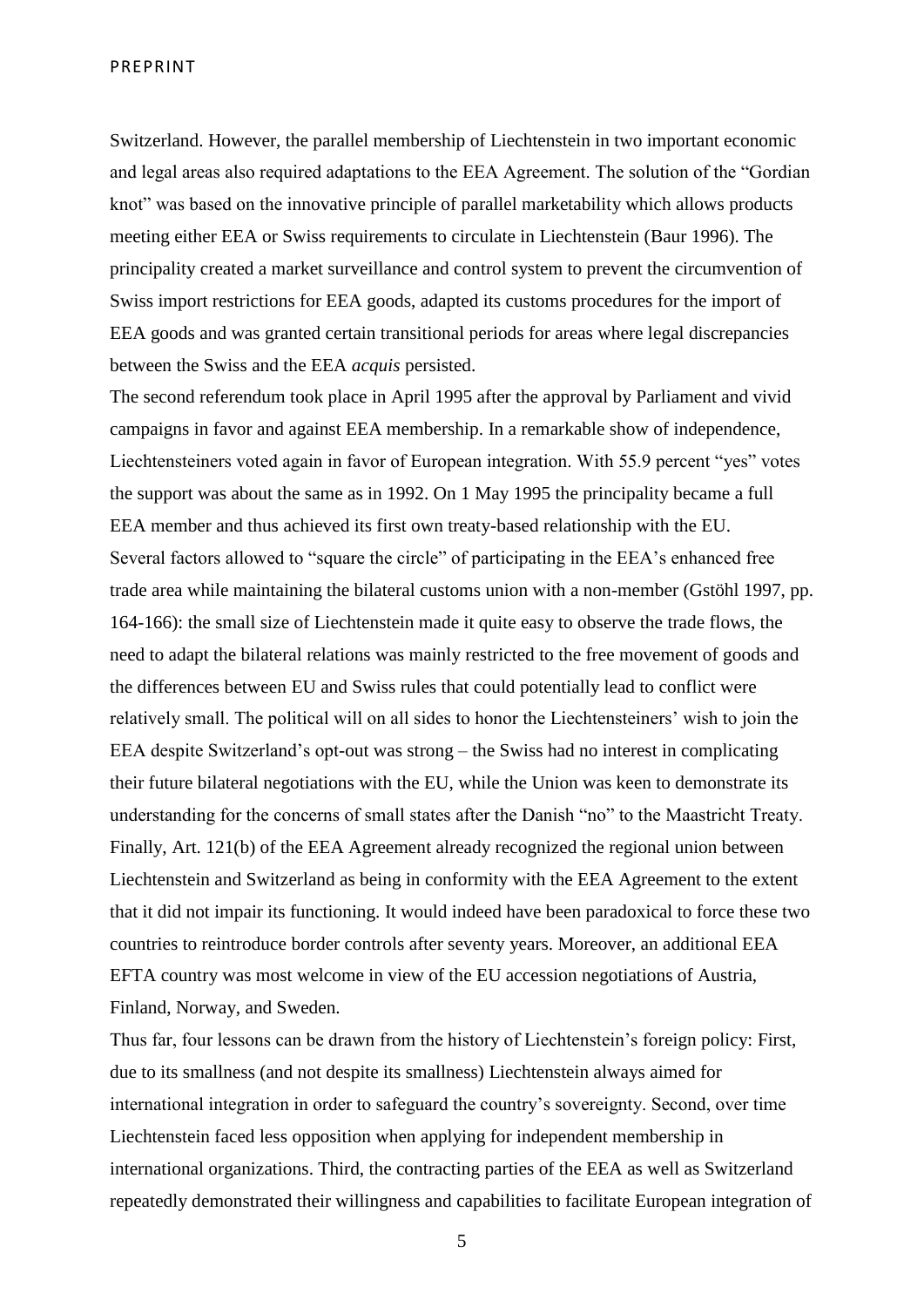Liechtenstein. Fourth, Liechtenstein paved the way for other very small states to join international organizations.

# **3 Evaluation of Liechtenstein's EEA membership**

As an EEA member Liechtenstein could assert its international legal personality and has finally achieved its first own treaty-based relationship with the EU. However, it has yet to be proven whether a very small state like Liechtenstein is indeed capable to fully comply with the obligations set out by the EEA Agreement. In this section, I will therefore shed light on the effects and results of Liechtenstein's EEA membership.

To assess Liechtenstein's EEA membership, I will focus on four different sources. First, the Council of the European Union concludes every second year on a homogenous extended single market and EU relations with non-EU western European countries. The most recent conclusions date from December 2014. The Council commends Liechtenstein "for its continued excellent rate of implementation of EEA relevant EU *acquis*, (…) its efforts to bring about solutions to pending issues regarding the incorporation of relevant EU *acquis* into the EEA Agreement" and its willingness to share its "extensive experience in implementing EU *acquis* as a small-sized country with other western European small-sized countries" (EU Council 2014a, p. 3). Moreover, the Council welcomes "the continued good cooperation with Liechtenstein in a number of other areas", for instance in the area of Common Foreign and Security Policy and in particular Liechtenstein's active commitment to human rights issues in the UN system (EU Council 2014a, p. 3).

Second, the Internal Market Scoreboard and other reports of the EFTA Surveillance Authority (ESA) capture Liechtenstein's implementation record. Each directive adopted by the EU "provides a time limit by which transposition has to take place" (ESA 2014, p. 4). For the EEA EFTA states the obligation to transpose a directive is triggered by the decision of the EEA Joint Committee (EEA JCD) to incorporate this EU directive into the EEA Agreement. The transposition has to take place "in a timely and correct manner" but "it is left to each state to choose the form and the method of implementation" (ESA 2014, p. 4). Figure 1 shows how the transposition deficit of the EEA EFTA states have developed over time. In November 1997 Liechtenstein's transposition deficit was 10.8 percent. Put differently, Liechtenstein failed to notify the transposition of nearly 11 percent of all relevant EU directives on time. Hence, it has had by far the highest transposition deficit of all EEA states. However, since 1997 Liechtenstein's transposition deficit has dropped significantly and Liechtenstein has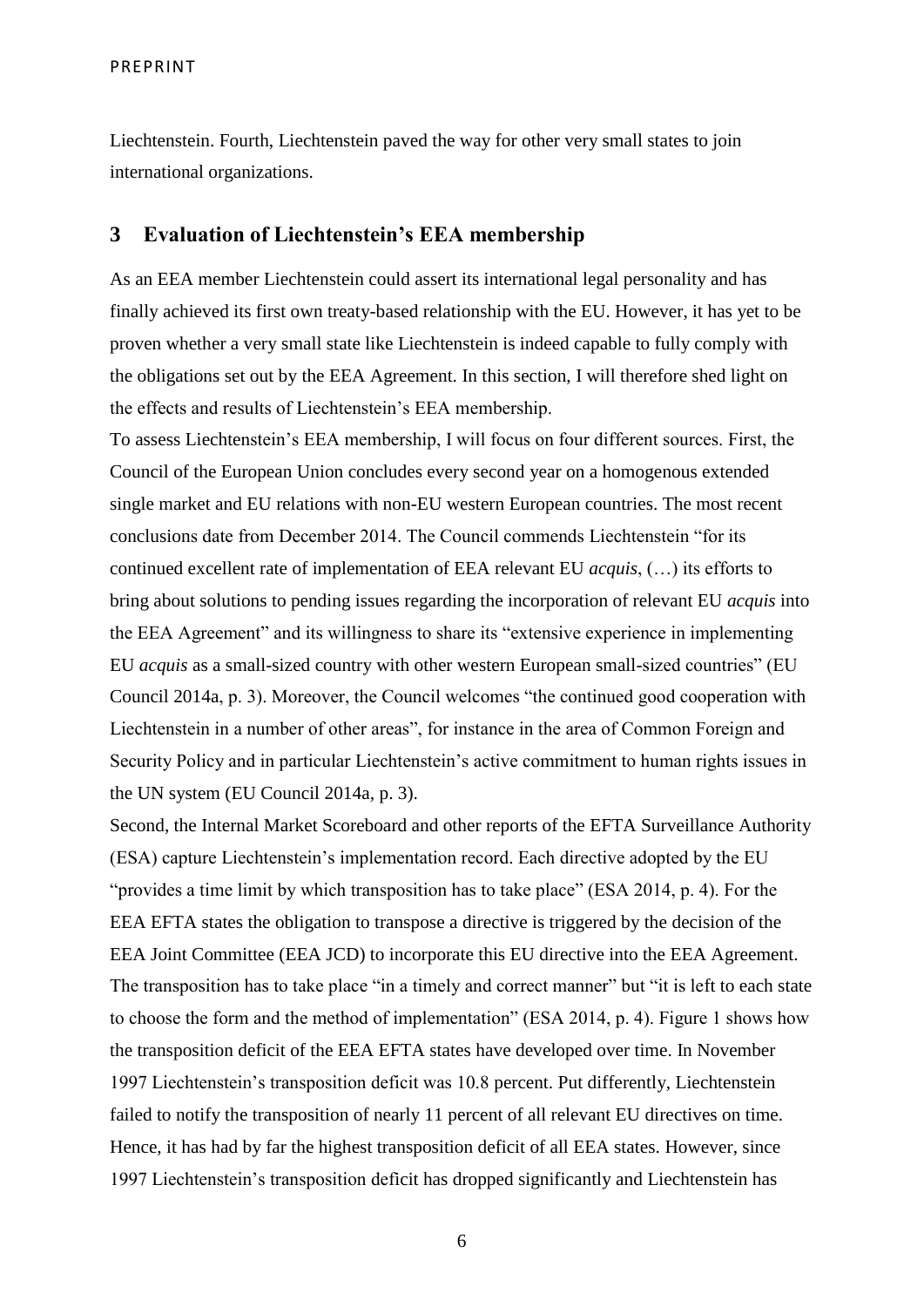currently the lowest transposition deficit of all EEA EFTA states. Subsequently, despite its lack of administrative resources Liechtenstein complies well with the legal obligations set out by the EEA Agreement. Figure 1 illustrates how the transposition deficit of each EEA EFTA states has developed since 1997.



Figure 1: Transposition deficit of the EEA EFTA states since 1998 (annual mean)

Source: based on EFTA Surveillance Authority (2015).

Third, every five years the government of Liechtenstein issues an extensive report on Liechtenstein's EEA membership which also includes statements from various national professional bodies and organizations. Thus far all reports have drawn a positive picture by considering Liechtenstein's EEA membership as "an extremely positive success story". In all reports the government also refutes initial concerns that the EEA membership would trigger an excessive administrative expense that would not be feasible for a very small state like Liechtenstein (e. g. Liechtenstein 2010, pp. 8-9). The *Landtag* took note of each government report with only very few divergent opinions.

Fourth, on the occasion of the 20 year anniversary of Liechtenstein's EEA membership the Government commissioned representative surveys among Liechtenstein voters, Liechtenstein economic operators and representatives of the public administration of Liechtenstein. All actors consider the country's EEA membership to be very positive and fully compatible with the size of Liechtenstein (Figure 2). This appraisal is impressive given that the two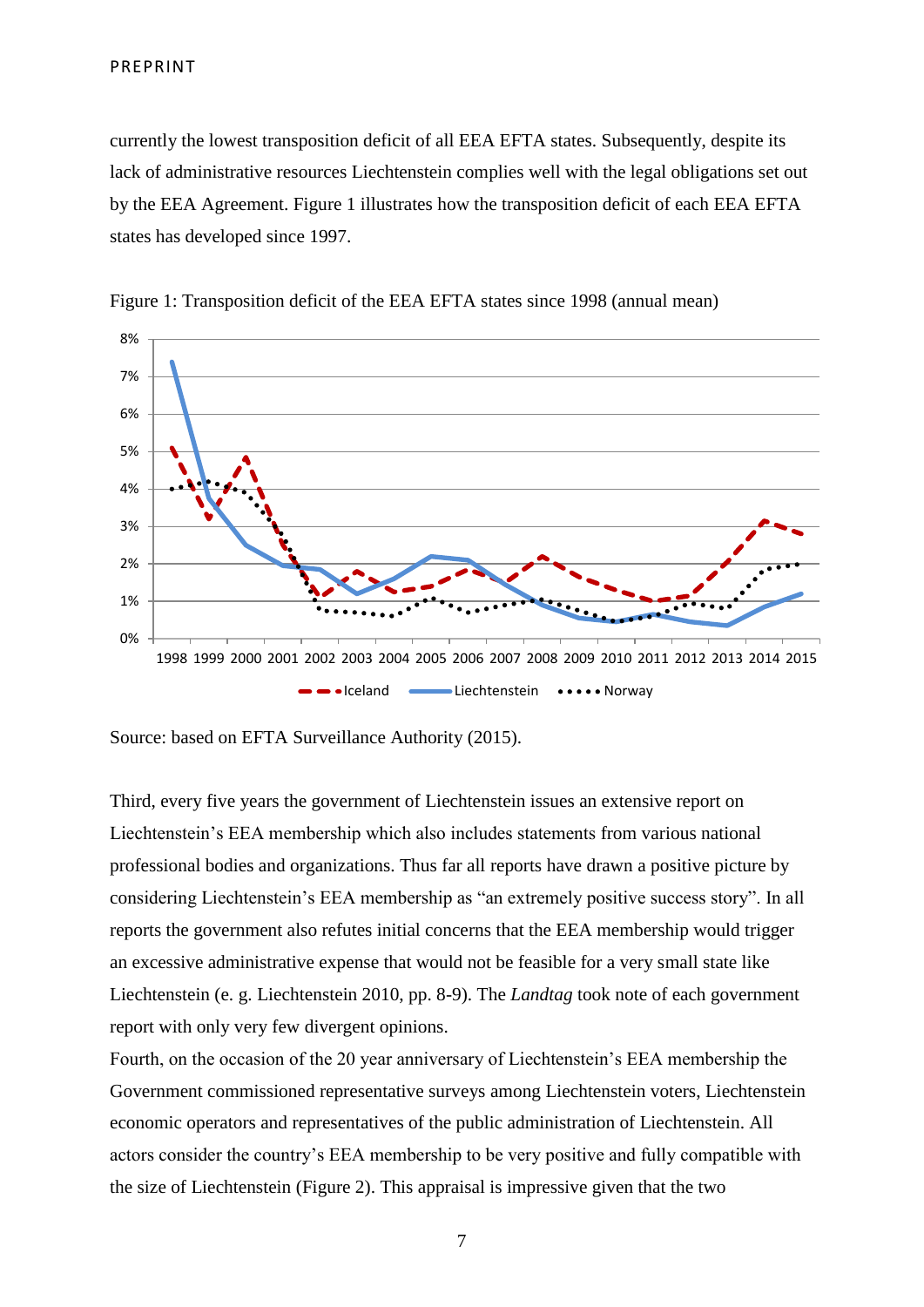referendum campaigns on joining the EEA in the 1990s were very controversial. However, a majority of the Liechtenstein voters also agree with the statement that "the EEA membership has triggered an unnecessary extension of the public administration of Liechtenstein" (Frommelt 2015a). Figure 2 illustrates to what extent the people of Liechtenstein agreed with selected statements about Liechtenstein's EEA membership.





In contrast to the other very small states of Europe Liechtenstein is deeply embedded in European integration. Historically speaking, however, Liechtenstein's desire to adhere to international organizations was often met with skepticism. This was also the case when Liechtenstein joined the EEA but this time the opposition came mainly from the local manufacturing companies as well as numerous trustees and other actors from the finance sector according to whom Liechtenstein was too small to join the EEA. However, 20 years after Liechtenstein joined EEA there are hardly any critical voices. Instead, most actors draw a positive balance of the country's EEA membership and thus acknowledge that Liechtenstein is compatible to be a full and independent EEA member. In light of these findings, the following section describes under what conditions states comply with international obligations and whether those conditions also apply to very small states.

# **4 Compliance with international obligations**

In the research on European integration it is one of the major questions why states comply with EU rules and why some states comply better than others. According to Börzel et al. (2010, p. 1365) "the best compliers are member states that have ample administrative capacity

Source: Frommelt (2015a, p. 21).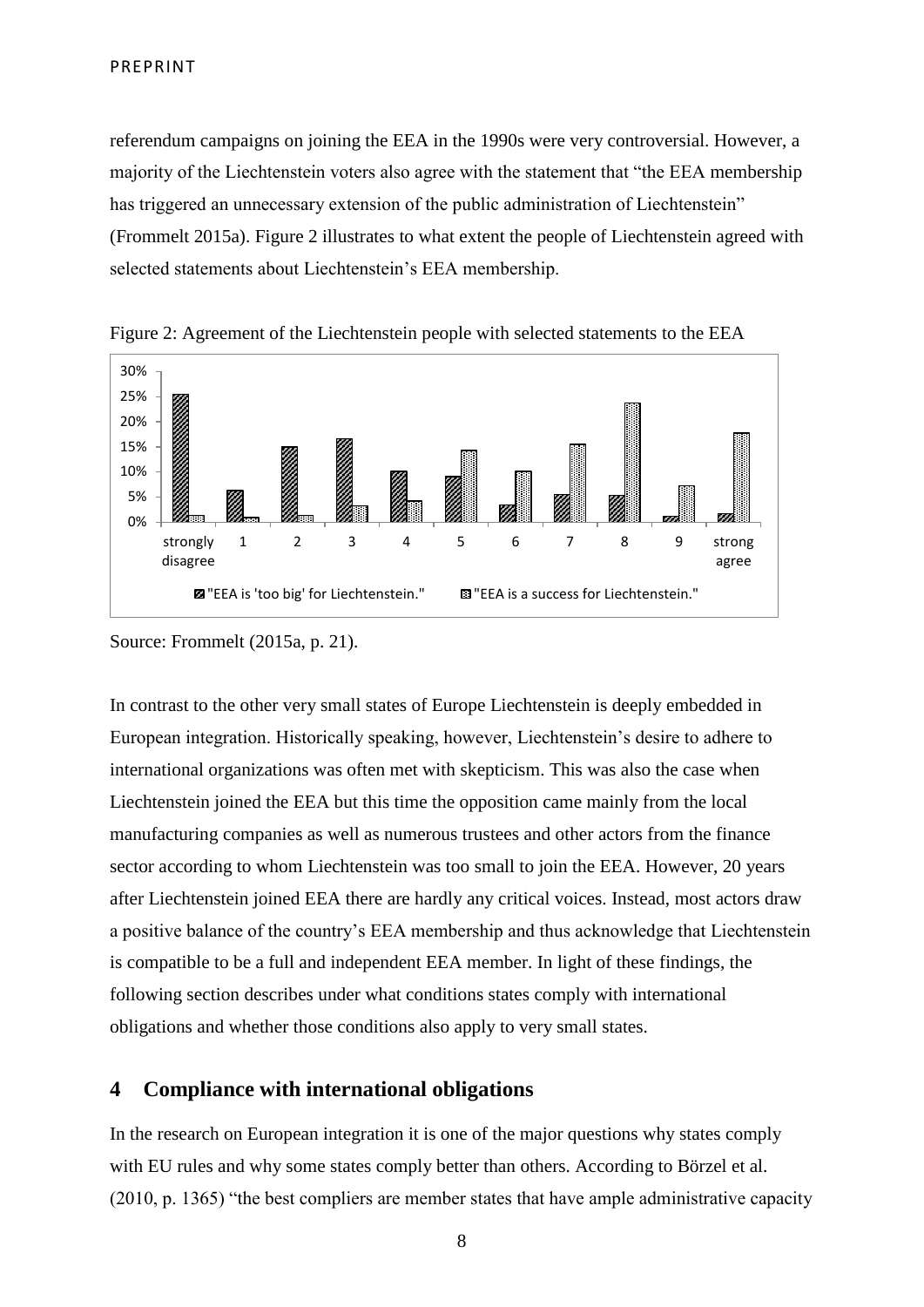and lack the political power to withstand the compliance pressure of enforcement authorities". Put differently, "states with high bureaucratic efficiency and few domestic veto players can quickly abandon instances of non-compliance, and powerful member states are able to sit out long and escalating infringement proceedings" (Börzel et al. 2012, p. 455). From a rationalist perspective, states choose to infringe international rules if they are "not willing to bear the costs of compliance" (Börzel et al. 2010, p. 1367). In this chapter, however, I focus on institutionalist theories of non-compliance. Institutionalists argue that non-compliance is involuntary in the sense that states are willing to fully act in accordance with international norms but lack the administrative capacity to do so (Börzel et al. 2010, p. 1369). Hence, states with high capabilities are more likely to comply with EU law than states with limited capabilities.

There are three different approaches to capture the capabilities of a state. First, from a resource-centered perspective, the capabilities of a state to comply with international obligations are defined as the sum of its financial, military, and human resources (Haas 1998). In a legally integrated system such as the EU, financial and military resources are of minor relevance. By contrast, the human resources of a state, in particular the number of administration employees, play a crucial role in order to ensure a continuous transfer of EU obligations into the domestic political and legal system. Subsequently, from a resourcecentered perspective, the state's capabilities to comply with EU law derive from the number of people that are employed in the public administration.

Second, from a procedure-centered perspective, the capabilities of a state to comply with EU law reflect its ability to efficiently mobilize and channel resources into the required processes to fulfil the respective obligations. In this vein, the capabilities of a state capture the functioning of its domestic institutional structures and procedures and can simply be defined as the efficiency of its bureaucracy.

Third, from a power-centered perspective, the capabilities of a state capture its ability to make decisions. In this regard, the capacity of a state is "a function of the number of institutional and partisan veto players in the domestic political system" (Börzel et al. 2010, p. 1375). In addition, state capacity is determined by the stability of the government, its public support, and its time horizon for action (Democracy Barometer 2015).

In sum, a state is likely to comply well with EU law if (1) its administration has enough employees, (2) its bureaucracy is efficient, and (3) its government can decide autonomously. In the following sections I argue that the concept of state capacity can help to explain the positive evaluation of Liechtenstein's EEA membership. I therefore assume *that Liechtenstein*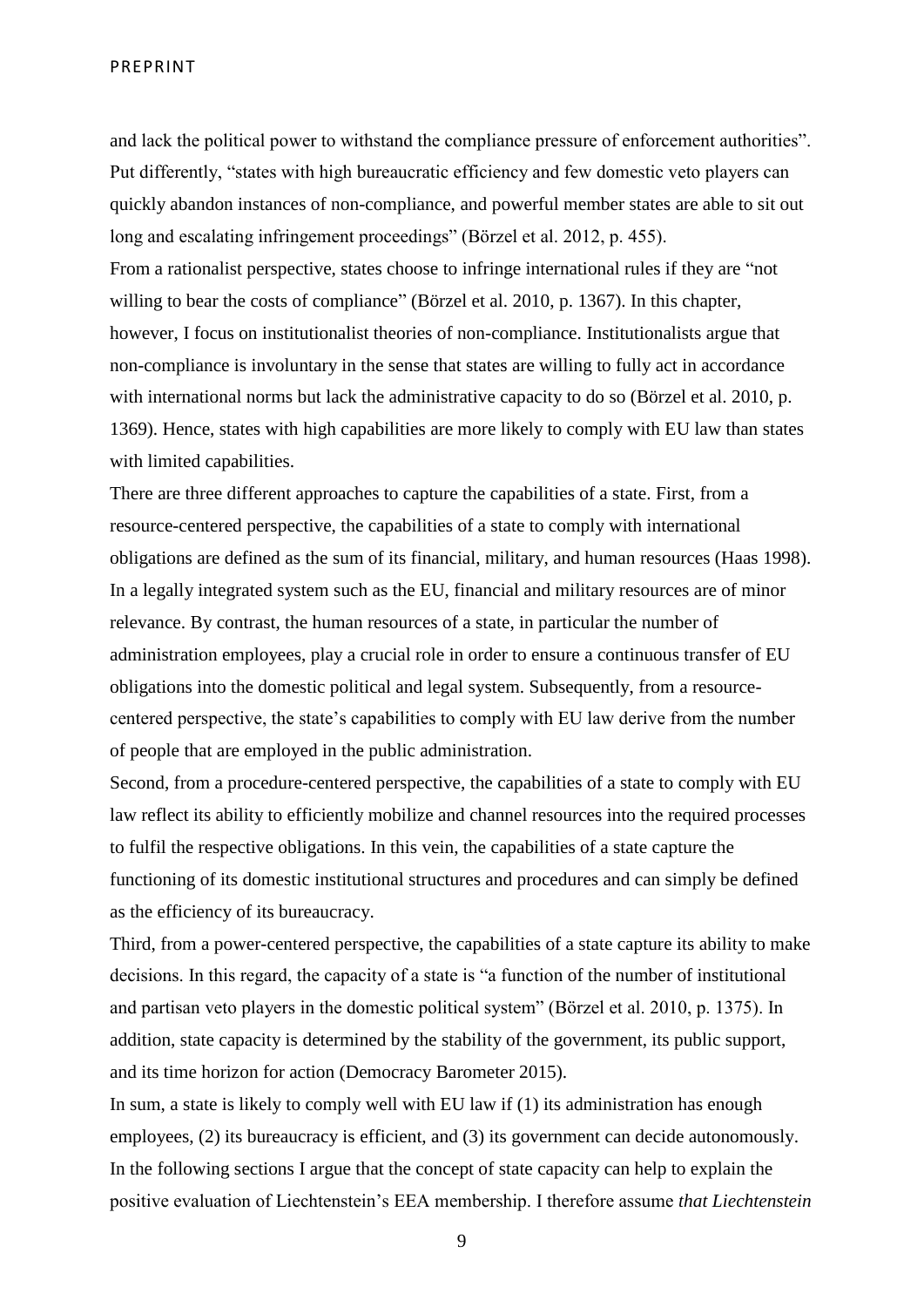*(1) compared to the size of its population, invests more human resources in its public administration than the other EEA members, (2) has a highly efficient administration of EEA matters, and (3) has high government autonomy.* 

## **4.1 Resources of Liechtenstein's public administration**

From a resource-centered perspective, the capacity of a state to comply with EU law correlates with the number of people that are employed in the public administration. In 2013, in total 1'758 people worked in the public administration of Liechtenstein which corresponds with 1'443 full-time equivalent employees. Liechtenstein thus has by far the lowest number of administration employees of all 31 EEA states. As a result, in absolute terms, there is no doubt that Liechtenstein's administrative capacity is limited. This argument, however, may no longer apply if one compares Liechtenstein's number of administration employees to its total employment as well as its population. Figure 3 shows that the employment in the public administration in Liechtenstein is higher than in Switzerland when comparing the employment with the total employment or the population.

Figure 3: Employment in public administration of Liechtenstein and Switzerland compared to their total employment and population (2013, full-time equivalent)



Source: based on Liechtenstein statistics (2015) and Swiss statistics (2015).

Liechtenstein does not run a Labor Force Survey. It is thus not included in the employment statistics of Eurostat and cannot be directly compared to other EEA members. However, since Switzerland is included in the Eurostat employment statistics (although with slightly different data than in Figure 3) it is possible to roughly compare Liechtenstein with the other EEA member states. Such an approximation shows that compared to its population, Liechtenstein is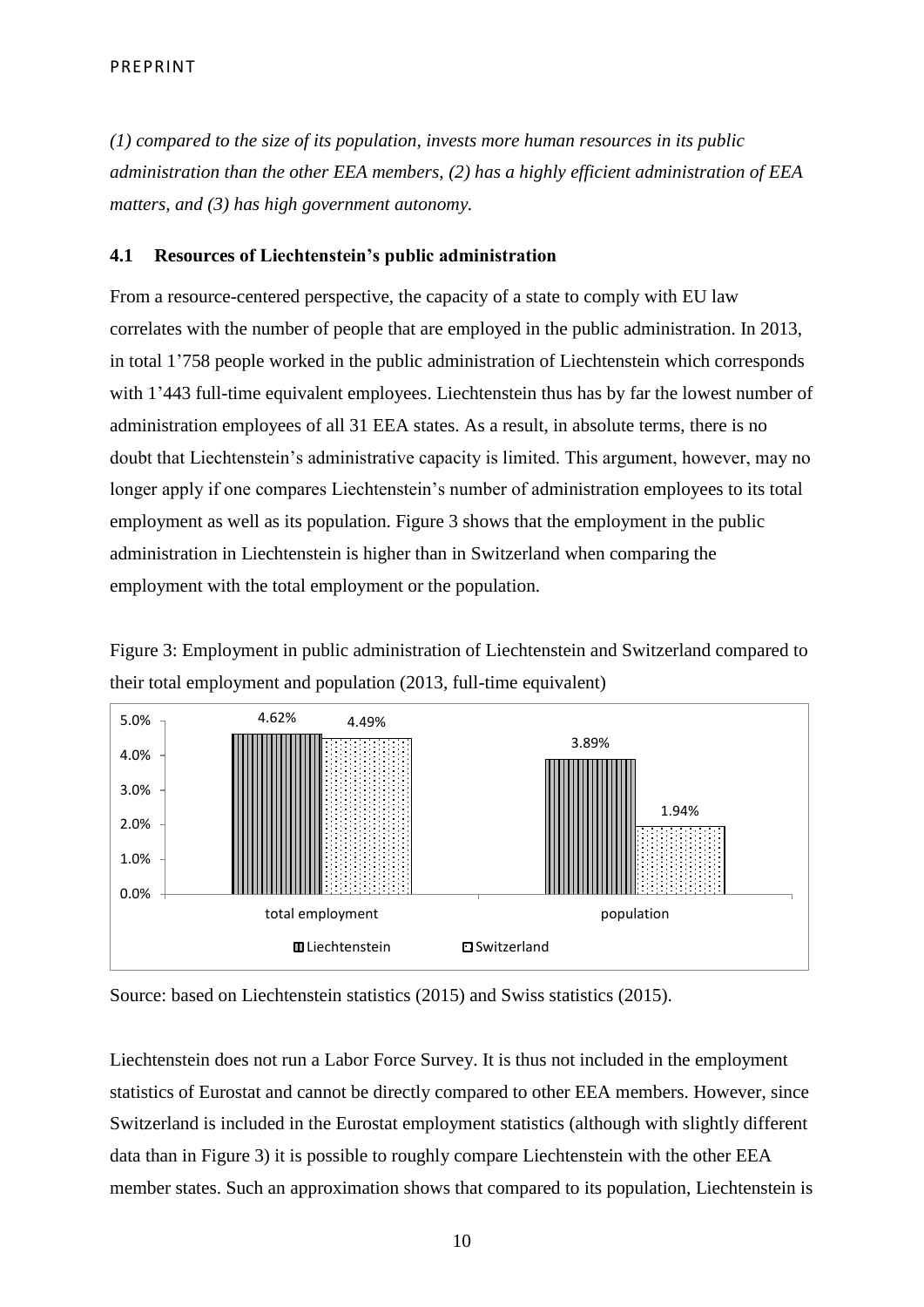likely to have the highest number of employees in the public administration of all EEA members. Subsequently, in relative terms, Liechtenstein invests more human resources in its public administration than the other EEA members. However, due to the specific characteristics of the Liechtenstein labor market, in particular the high share of commuters from the neighboring countries, it is also necessary to compare the number of employees in the public administration with the total employment. In this regard, the employment in the public administration of Liechtenstein is lower than in most EEA states. To sum up, there is no exact answer to the question whether Liechtenstein invests more resources in its public administration than other EEA members.

This also applies when analyzing the development over time. Since 1995 the employment in the public administration has increased by 69 percent compared to an increase of 63 percent of the total employment. The increase of the employment in the public administration of Liechtenstein was higher than in most other EEA or EFTA countries. In the same period, the employment in the public administration of Switzerland as well as Iceland increased by approximately 45 percent. In those countries, however, there was also much a lower increase of the total employment (18 percent for Switzerland and 23 percent for Iceland). Figure 4 shows that the increase of the employment in Liechtenstein's public administration was particularly high in the first five years of Liechtenstein's EEA membership.





Source: based on Liechtenstein statistics (2015).

The increase of the employment in public administration in the 1990s is a direct result of Liechtenstein's EEA membership. Due to its EEA membership Liechtenstein had to establish several new governmental offices and also within the already existing governmental offices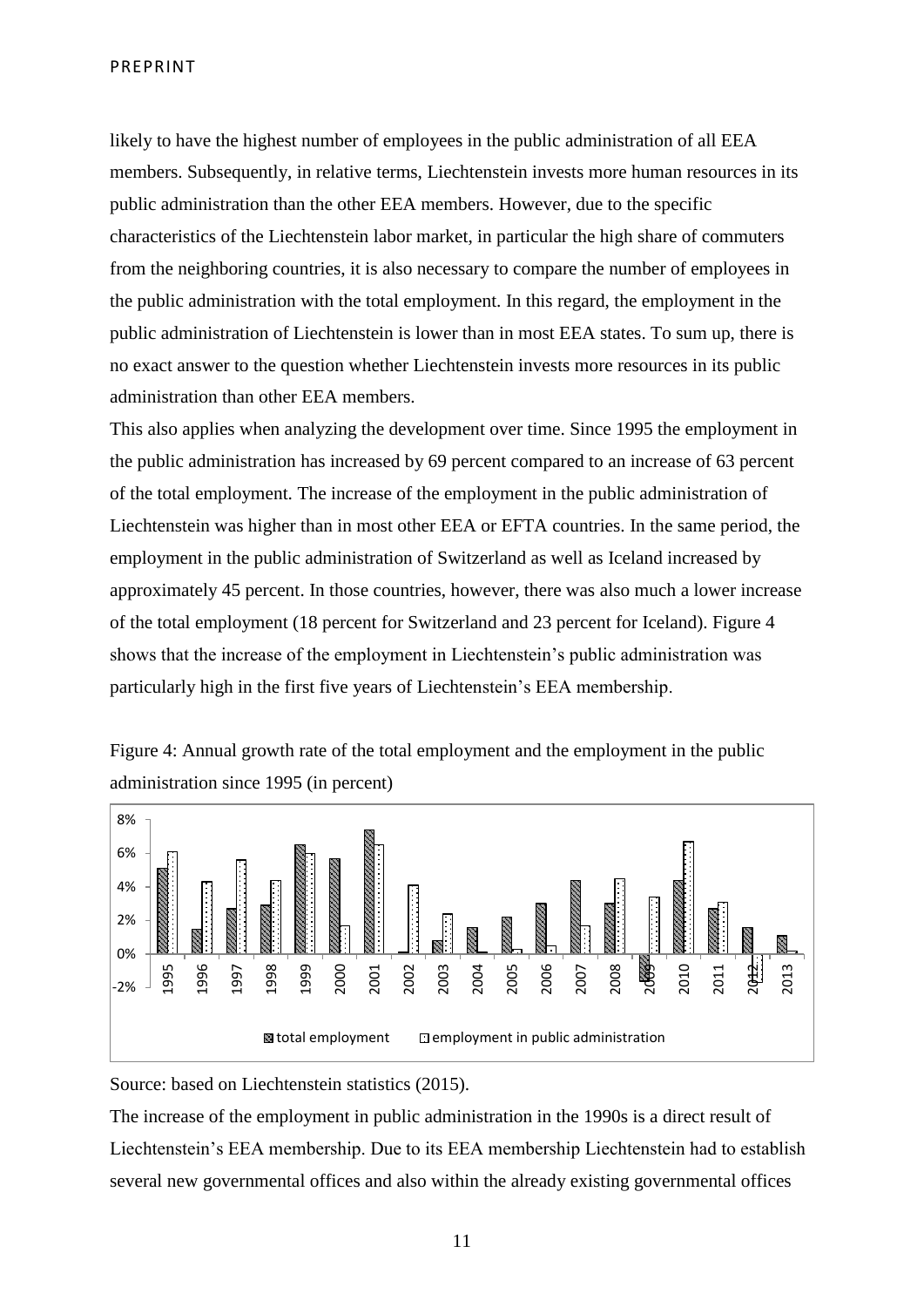the workload has significantly increased (Liechtenstein 2015, p. 183). This increase proves that Liechtenstein was willing and capable to increase the resources of its public administration in order to fulfil the obligations of the EEA Agreement. In relation to its population, Liechtenstein is also likely to invest more human resources in its public administration than the other EEA members. In this vein, Liechtenstein may compensate for the fact that due to its smallness it has limited administrative resources.

## **4.2 Efficiency of Liechtenstein's public administration**

An efficient bureaucracy is likely to increase the capabilities of a state to comply with EU law. There is no exclusive concept of an efficient bureaucracy. From the perspective of the traditional organization theory, elements such as hierarchy, division of labour or specialization are positively correlated with the efficiency of the public administration (Weber 1980, pp. 122-142). By contrast, other schools of thoughts have pointed out the positive effects of personal elements such as emotions, attitudes, and values or have focused on the interactions between the organizational environment and internal organizational features (Gajduschek 2003, pp. 702-703).

The various indicators that measure the efficiency of a country's bureaucracy are based on information about the degree of the administration's independence from political pressure, the degree of corruption, the quality of policy formulation and implementation, and the credibility of the government's commitment to such policies as well as the professionalism and expertise of civil servants (see e. g. Democracy Barometer 2015) or World Governance Indicators (WGI, 2015)). Most of those indicators, however, provide no or just little data for very small states like Liechtenstein.

According to Bräutigam (1996) the efficiency of bureaucracy is likely to correlate with the GDP per capita indicating that a state has the financial resources to ensure the conditions of effective implementation of international obligations (Börzel et al. 2010, p. 1376). Indeed, based on the World Governance Indicators, for most EEA members the level of efficiency of the national bureaucracy is positively correlated with the GDP per capita. Taking into account the high GDP per capita of Liechtenstein as well as the limited but favorable data of international indicators, I argue that Liechtenstein's public administration is rather efficient. Figure 5 illustrates how Liechtenstein administrates the EEA. All departments of Liechtenstein's public administration and all ministries are involved in the administration of the EEA, having at least one EEA expert. Based on their personal expertise, these experts accompany the EEA policy making process, represent Liechtenstein's interests in the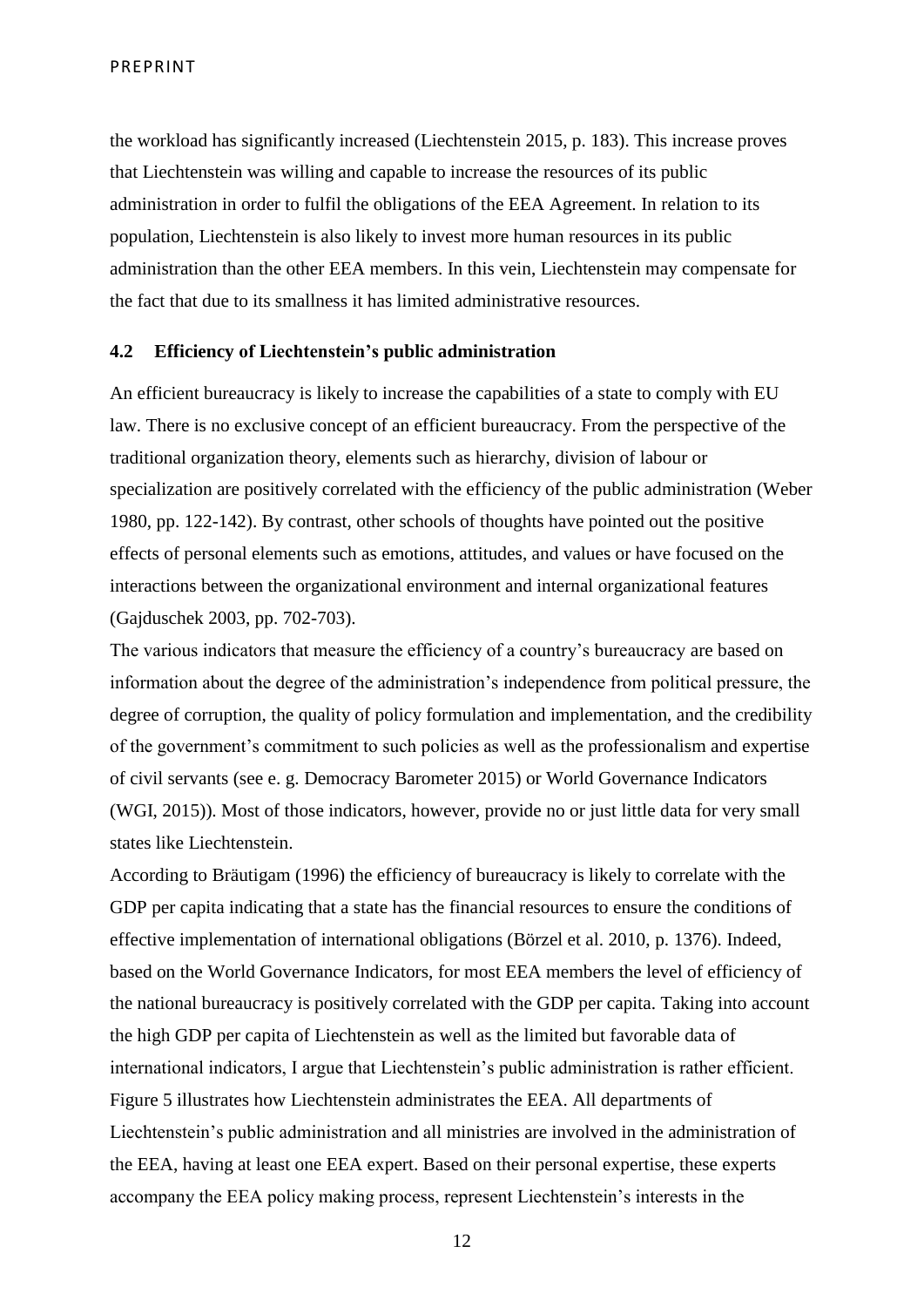respective EFTA or EU committees and are responsible for the transposition of EEA law into domestic law. The EEA Coordination Unit and Liechtenstein's diplomatic representation in Brussels support and coordinate the activities of the specialists. Indeed, the EEA Coordination Unit is the key player by advising the government and public administration on EEA matters, coordinating the incorporation and implementation of EEA law, and representing the government in proceedings before the ESA and the EFTA Court (EEA Coordination Unit 2014). In addition, the EEA Coordination Unit is responsible for the documentation on EEA topics. To sum up, Liechtenstein's administration of EEA matters is a well elaborated tradeoff between the thematic specialization of the individual departments and the specialization on the EEA policy making process by the EEA Coordination Unit.

To increase the knowledge about the EEA policy making process as well as recent developments in EU and EEA law, the EEA Coordination Unit provides a handbook on EEA matters and a monthly newsletter. In addition, it organizes specific trainings for the EEA experts of Liechtenstein's public administration. According to a representative survey among the EEA experts (Frommelt 2015b), technical knowledge and language skills are the most important factors for their EEA-related activities. However, there are also other important factors such as the political support for the EEA work, the knowledge about the EEA policy making process and the cooperation with the EEA Coordination Unit or other institutions. The survey indicates that for the big majority of the EEA experts, Liechtenstein's administration of EEA matters is efficient and the cooperation with the EEA Coordination Unit or other relevant institutions functions well. In addition, less than 10 percent of the EEA experts think that their knowledge of the EEA policy making process as well as their language skills are not sufficient.

The EEA experts of Liechtenstein's public administration have also been asked whether they receive instructions from the government or other actors when participating in EU or EFTA committees. In total, less than 30 percent of the EEA experts regularly receive such instructions. This indicates that the EEA experts face little political constraints and have a high autonomy to make knowledge-based decisions when engaging in the EEA policy making process. Semi-structured interviews with selected members of Liechtenstein's public administration, in particular from the EEA Coordination Unit and the Diplomatic Representation in Brussels but also from the EFTA Secretariat and Liechtenstein's EEA EFTA partners (Interviews 2013-2014) confirm the findings of the survey as well as the assumption that Liechtenstein administrates the EEA efficiently. Table 1 summarizes those semi-structured interviews by isolating the key characteristics of Liechtenstein's public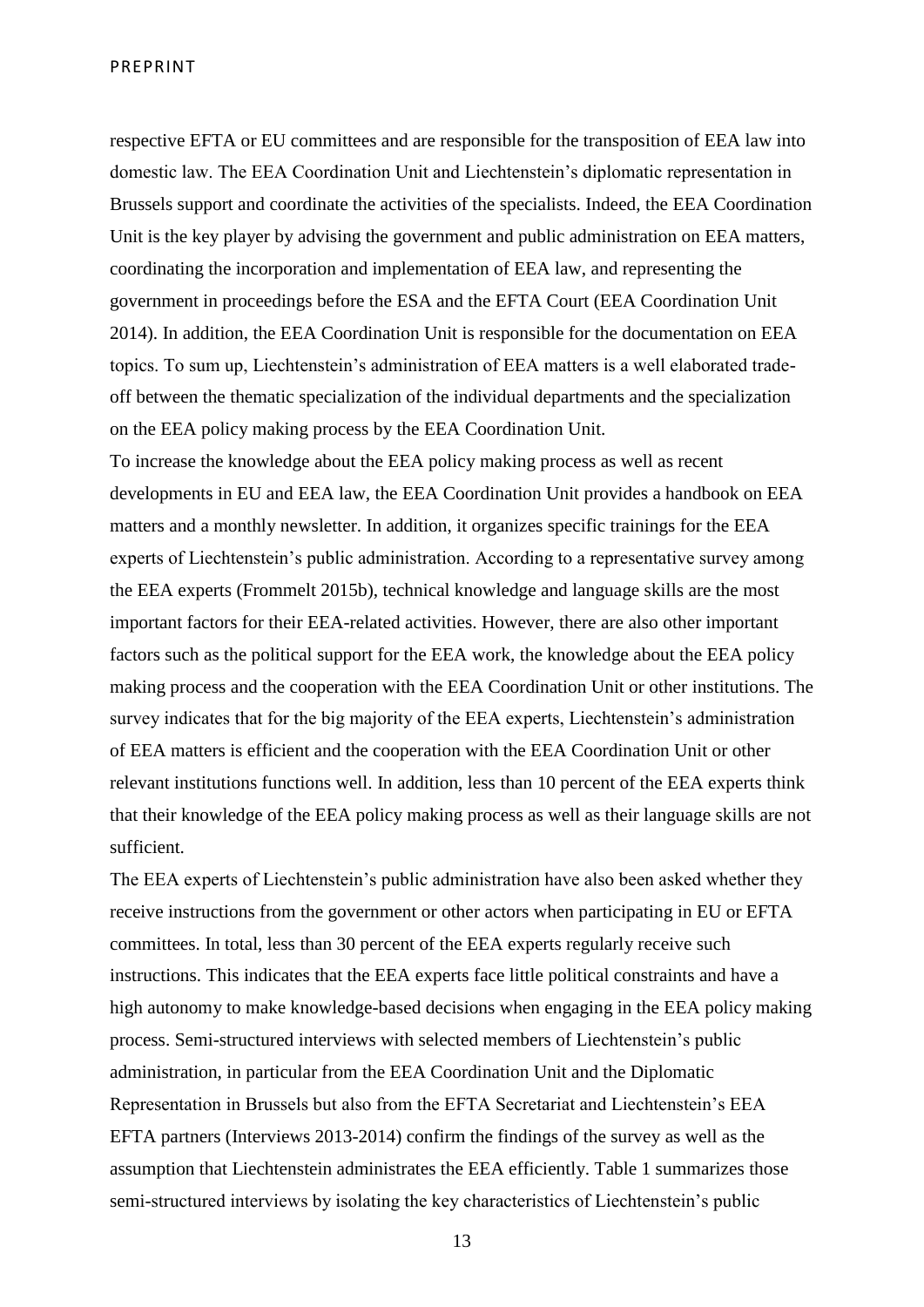administration which are all likely to be positively correlated with an efficient administration of EEA matters.

| Key characteristics        | Explanation                                                      |
|----------------------------|------------------------------------------------------------------|
| Professionalism            | The professionalism of Liechtenstein's public administration     |
|                            | is ensured by an impartial recruitment and a high share of       |
|                            | career public servants.                                          |
| Technical specialization   | The technical expert of the respective department of             |
| and high autonomy          | Liechtenstein's public administration has a high autonomy to     |
|                            | make decisions.                                                  |
| Strategic priorities and   | Liechtenstein's engagement in the EEA policy making is           |
| selective engagement       | limited to areas of particular interest for Liechtenstein's      |
|                            | economy and society. Liechtenstein has a clear idea of its       |
|                            | strengths and weaknesses.                                        |
| No translation of EU       | In contrast to Icelandic and Norwegian, German                   |
| documents required         | (Liechtenstein's national language) is an official EU            |
|                            | language                                                         |
| Outsourcing and delegation | Liechtenstein may delegate the representation of its interests   |
|                            | to likeminded countries such as Switzerland or Austria.          |
| Favorable legal culture    | The tradition of autonomous adaptation to Swiss or Austrian      |
|                            | law and in particular the monistic approach to international     |
|                            | law facilitate the administration of the legal obligation of the |
|                            | EEA.                                                             |
| Quick and reliable         | The smallness of Liechtenstein's public administration           |
| communication              | ensures a quick and reliable communication across the            |
|                            | various administrative units.                                    |
| Continuity                 | Liechtenstein's public administration has a high continuity of   |
|                            | its EEA experts.                                                 |

Table 1: Key characteristics of Liechtenstein's public administration

Source: based on expert interviews conducted in 2014 by the author.

To sum up, the results of a representative survey among all EEA experts of the Liechtenstein public administration as well as of several semi-structured interviews indicate that in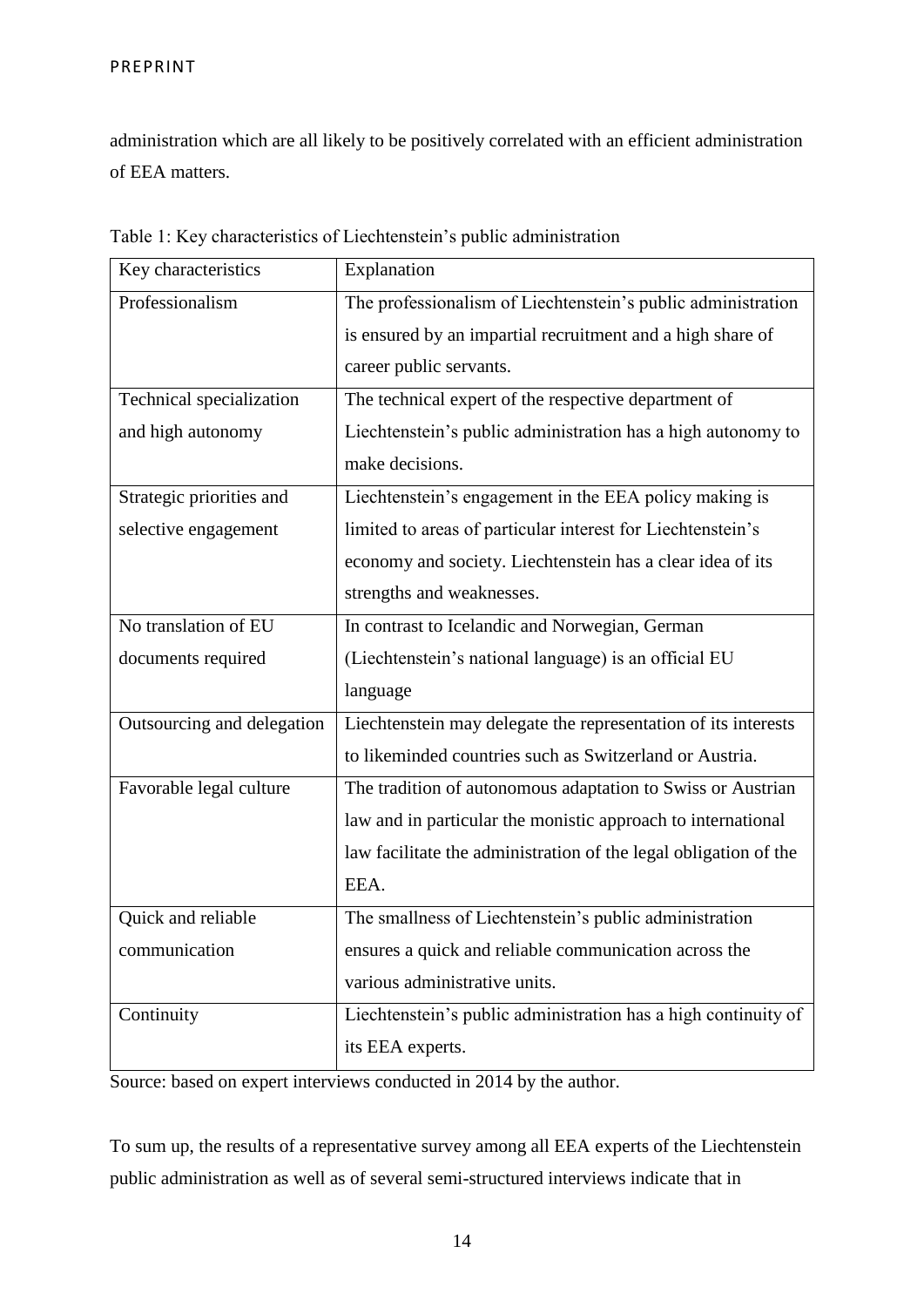Liechtenstein the administration of EEA matters is very efficient. In particular, the semistructured interviews show that Liechtenstein is willing and able to limit its political ambitions. For instance in the EU committees Liechtenstein focuses on gathering information instead of trying to exercise a concrete impact on new EU legislation (Frommelt 2015b). In this vein, feasibility becomes the guiding principle for Liechtenstein when administrating its EEA membership. Due to these specific characteristics of Liechtenstein's public administration, I argue that from a procedural perspective, Liechtenstein administrates its EEA membership highly efficiently and compensates for its lack of resources.





Source: own compilation.

## **4.3 Autonomy of the Liechtenstein government**

From a power-centered perspective, the capacity of a state to comply with EU law correlates with the autonomy of the government to make EU-related decisions in the domestic political system. Hence, the autonomy of the government is a function of the number of institutional and partisan veto players (Börzel et al. 2010, p. 1375 referring to Tsebelis 2002). Put differently, the autonomy of the government captures the level of political constraints that the government faces in the domestic policy making. The POLCON Index (Henisz 2015) provides data of all EEA members by measuring their political constraints on a scale from 0 (minimum constraint) to 1 (maximum constraint). For the year 2012 the political constraints of Liechtenstein (0.37) are similar to most other EEA states (mean 0.42). The stability of the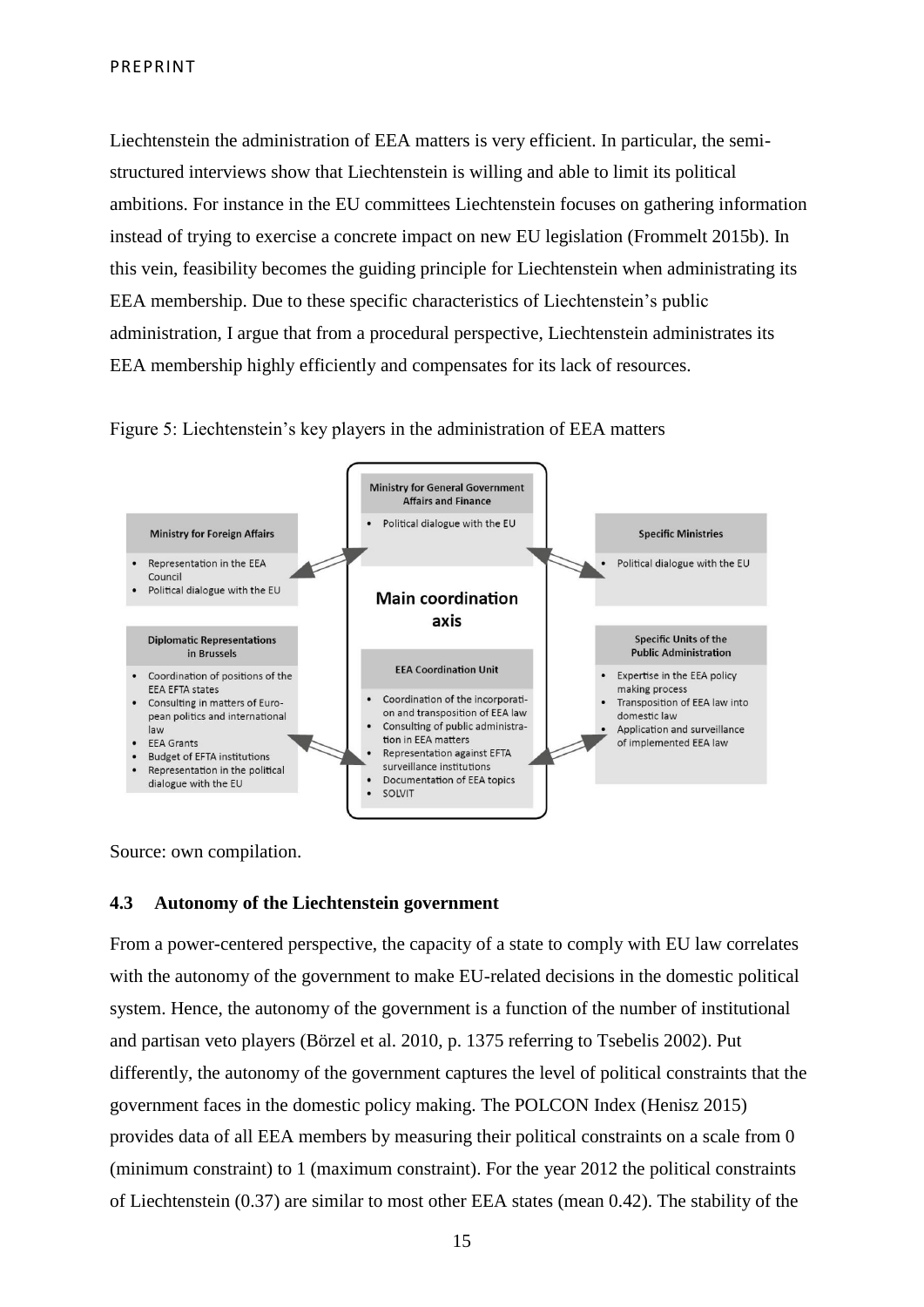<u>.</u>

political environment in Liechtenstein does not differ from its EEA partners. Hence, international indicators such as the POLCON Index give no indications whether Liechtenstein provides good or bad conditions to comply with EU obligations and cannot explain the positive evaluation of Liechtenstein's EEA membership.

The data quality of the POLCON Index for Liechtenstein differs from the one of the other EEA states as it is based on very few sources. To assess whether Liechtenstein provides favorable conditions to comply with international obligations or not, one has to make another caveat. International indicators such as the POLCON Index measure which political constraints the government generally faces in the domestic political system and not the specific constraints in matters of European integration. In contrast to most EU states, the "permissive consensus" in European politics among the political elite of Liechtenstein has not yet come to an end. Instead, in Liechtenstein the politicization of the EU is very low, which is why the Liechtenstein government has a high autonomy when making EEA-related decisions. <sup>2</sup> As a result, the European politics of Liechtenstein is characterized by high stability.

According to De Wilde (2011, p. 566) politicization means "an increase in polarization of opinions, interests or values and the extent to which they are publicly advanced towards policy formulation within the EU". An empirical analysis shows that draft laws transposing an EU act into domestic law are less salient than purely national draft laws (Frommelt 2011a). Likewise, a high majority of the EEA experts of Liechtenstein's public administration state that the domestic policy process of domestic laws with national and EEA impetus differ (Frommelt 2015b, p. 29). According to the EEA experts domestic laws with an EEA impetus face less opposition and changes by the Parliament, receive less public attention and are subject to a higher time pressure (Frommelt 2015b, p. 30). These differences can be explained by the fact that laws with an EEA impetus are often more technical and require a lot of expertise. However, from a constructivist perspective (March and Olsen 1999) one can also argue that due to the high political support for Liechtenstein's EEA membership, the political actors of Liechtenstein are socialized into the norms and rules of the EEA and thus are following "a normative belief" that obligations of the EEA "ought to be obeyed" (Börzel et al. 2010, p. 1370).

<sup>&</sup>lt;sup>2</sup> Hence, I fully agree with Veenendaal (2015, p. 335) that "small jurisdictions are likely to be characterized by excessively dominant political executives" as well as with Wolf (2015, p. 358) who highlights "the powerful role of the government in Liechtenstein".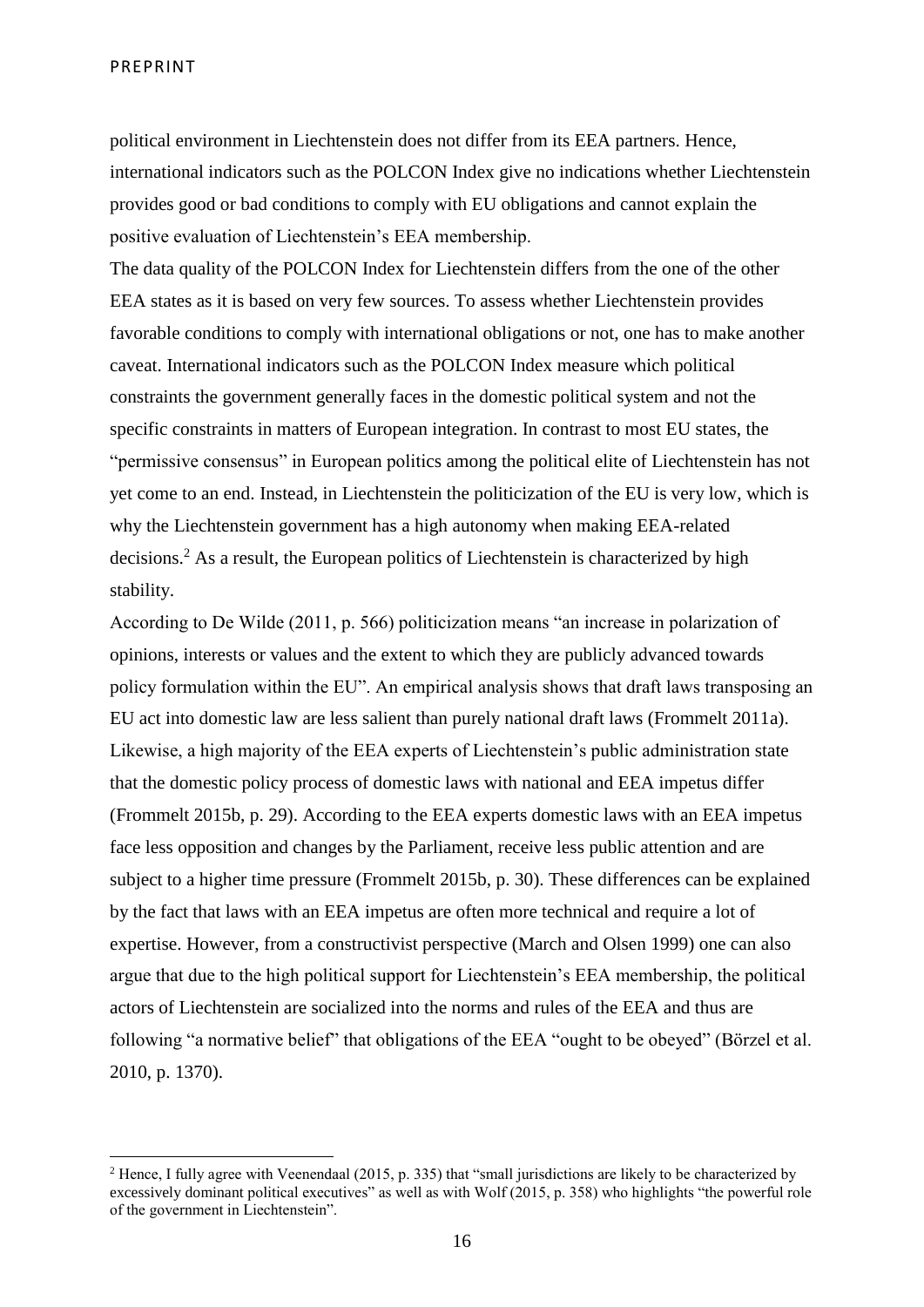The politicization of European integration is very low in Liechtenstein. After Liechtenstein joined the EEA no political actor contested Liechtenstein's EEA membership or – more generally speaking – the European politics of the Liechtenstein government. The high support of the EEA membership among the political elite is likely to facilitate the administration of Liechtenstein's EEA membership as it increases the Government's autonomy. In this regard, Figure 6 shows the number of articles of the two main newspapers *Liechtensteiner Vaterland* and *Liechtensteiner Volksblatt* that report about EEA matters. Although the total number of articles has significantly increased (Marxer 2004, p. 97) the number of references to EEA matters has decreased in each newspaper from over 500 articles in 1995 to around 140 articles in 2014. Likewise, Figure 7 shows how often European integration is mentioned in the parties' election programs (Marxer 2013). Again the number of references is significantly decreasing over time.



Figure 6: Politicization of the EEA in the media

Source: own compilation based on Volksblatt (2015) and Vaterland (2015).

Figure 7: Politicization of the EEA in parties' election programs



Source: based on Marxer (2013).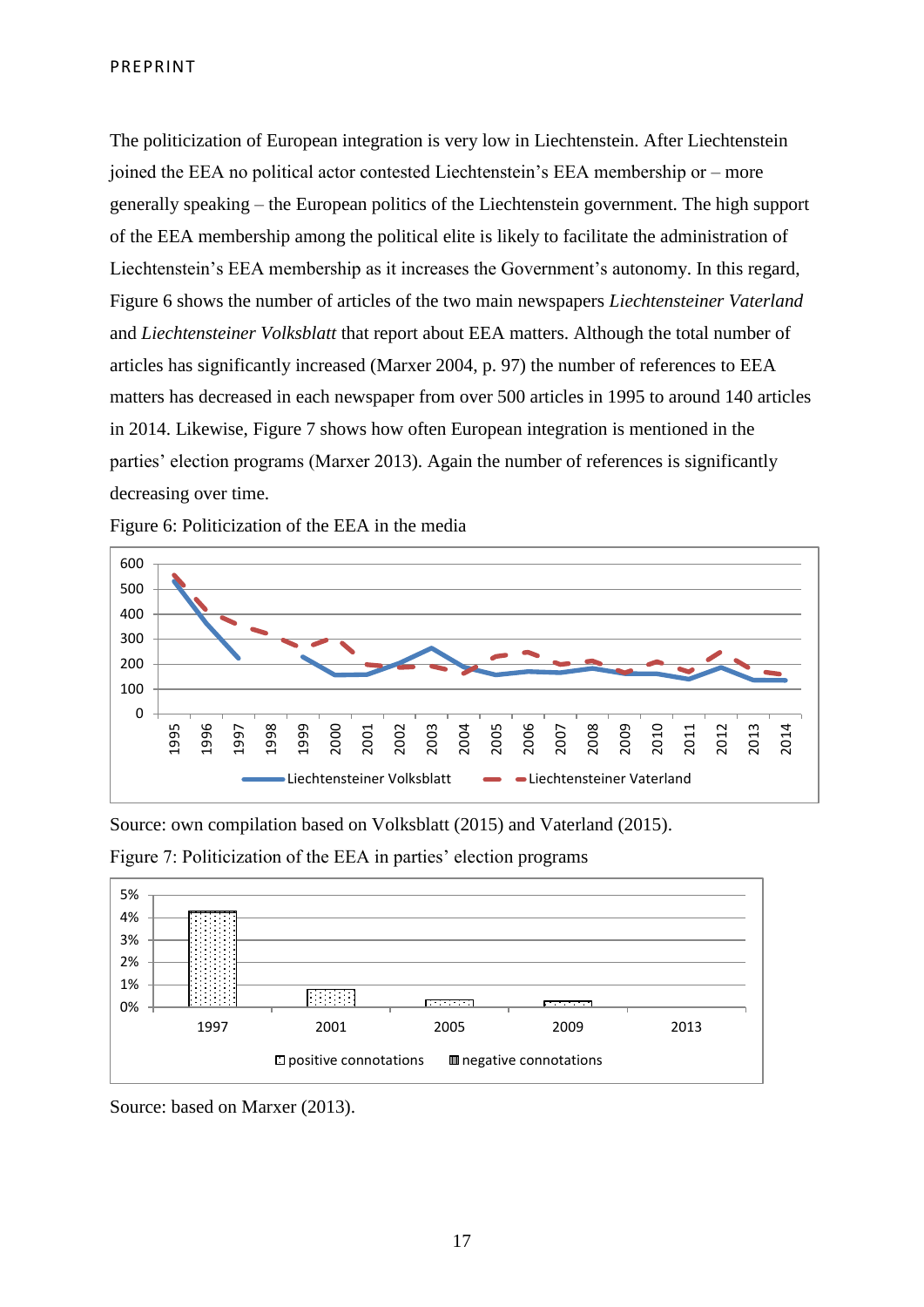1

Compared to its EEA partners as well as Switzerland, in Liechtenstein the appearance of the EEA is low in the parties' election programs and in the media and is also decreasing over time. This indicates a low level of politicization of European integration and EEA matters. In sum, from a power-centered perspective, the capacity of Liechtenstein to comply with EEA obligations is likely to be high because the Liechtenstein government has a high autonomy to make EEA-related decisions. As stipulated above, Liechtenstein has also a professional bureaucracy that ensures an efficient administration of EEA matters. Hence, the empirical analysis confirms that Liechtenstein's state capacity is not overall limited. Instead, Liechtenstein is likely to compensate a lack of resources by a higher efficiency and autonomy of its bureaucracy and government respectively. Compared to the population, the employment in the public administration is also higher in Liechtenstein. However, the data is not sufficient to confirm the hypothesis that compared to the size of its population, Liechtenstein invests more human resources in its public administration than the other EEA member states.

# **5 Tailor-made arrangements for Liechtenstein**

Thus far, this chapter has shown that due to its smallness Liechtenstein's desire to adhere to international organizations was often met with skepticism. There were serious doubts whether very small states like Liechtenstein have the state capacity to comply with international obligations.<sup>3</sup> On the other hand, this chapter underlines that Liechtenstein's EEA membership is evaluated positively by most actors which is why there are no longer any doubts that the EEA membership is feasible for Liechtenstein. The success of Liechtenstein's EEA membership can be explained by the fact that from a procedure-oriented as well as powercentered perspective Liechtenstein's state capacity is likely to be high. Notwithstanding these findings, I argue in this section that Liechtenstein's EEA membership has widely benefited from various tailor-made arrangements for Liechtenstein according to which the actual validity of incorporated EU acts for Liechtenstein differs from the validity of those EU acts for the other contracting parties.

Legal acts and policies of the EU that have been incorporated into the EEA Agreement are not necessarily valid for all EEA EFTA states.<sup>4</sup> Instead, the EEA *acquis* includes various opt-outs that exempt an EEA EFTA state from the implementation of an EEA policy. Due to such

<sup>&</sup>lt;sup>3</sup> The communication from the European Commission about the EU relations with the Principality of Andorra, the Principality of Monaco and the Republic of San Marino confirms that such concerns still play a role when addressing the options for integration with the EU of the very small states of Europe (European Commission 2012).

<sup>4</sup> Opt-outs among the EU member states ("EU-internal differentiation") are not considered in this chapter.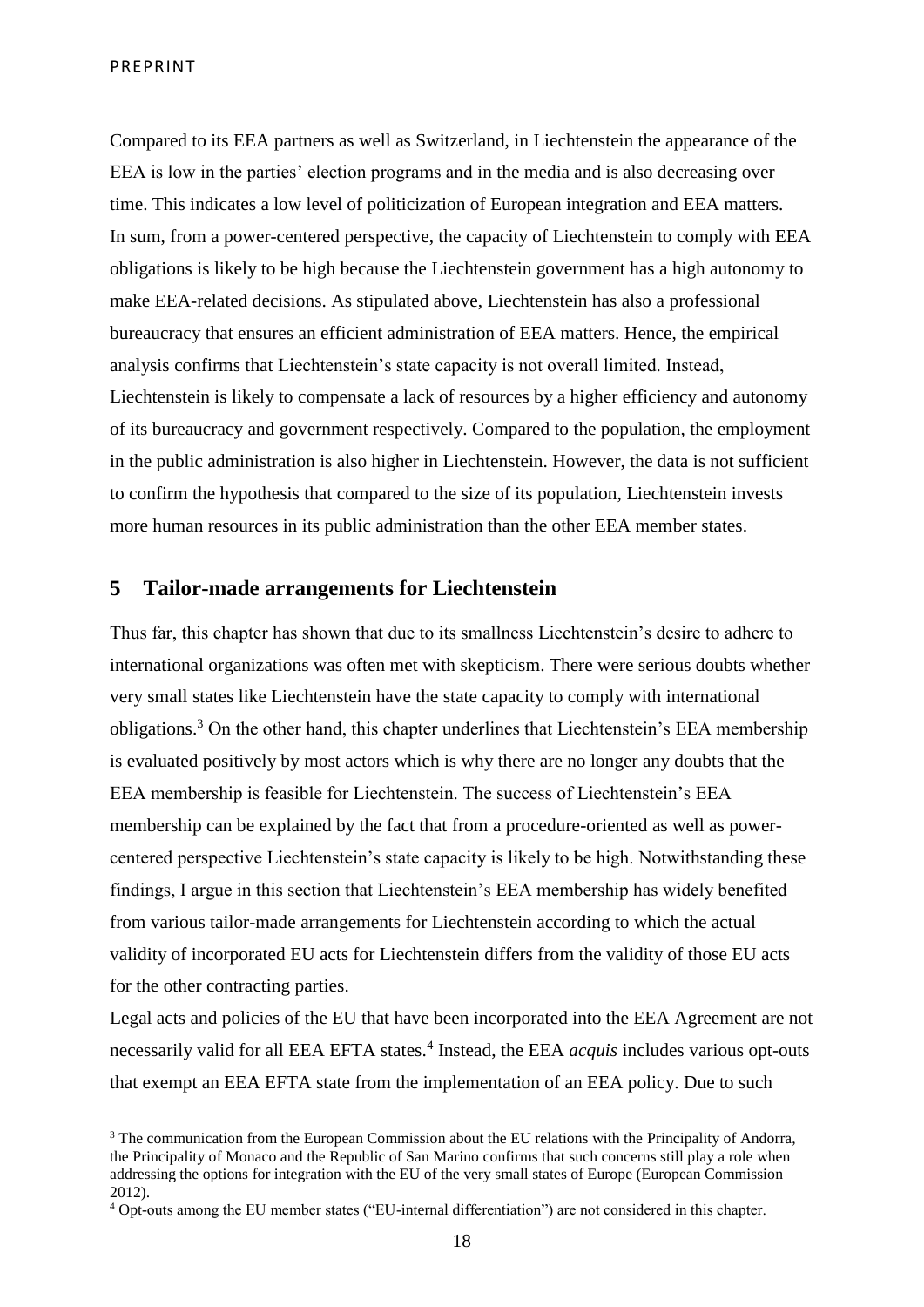exemptions, the actual legal obligations to comply with an EEA policy may differ across the EEA EFTA states. Among the three EEA EFTA states, Liechtenstein has by far the highest number of exemptions from EEA law. According to Frommelt and Gstöhl (2011, p. 45) more than half of the EEA *acquis* is not fully valid for Liechtenstein. The most prominent opt-out is the so-called "special solution" (EEA JCD 191/1999) that allows Liechtenstein to apply quantitative restrictions for new residents. However, Liechtenstein has also many technical opt-outs. These opt-outs are of minor relevance for the overall functioning of the EEA but are still important for Liechtenstein as they significantly reduce the number of EU acts that Liechtenstein has to implement.

To assess the actual relevance of Liechtenstein's opt-outs, I first focus on how Liechtenstein's opt-outs are anchored in the EEA law. Thereby one has mainly to distinguish between legally anchored opt-outs and other arrangements that may also change the validity of EU law for Liechtenstein but that are tacitly accepted by the institutions or contracting parties of the EEA. Secondly, I analyze the extent of the tailor-made arrangements for Liechtenstein in the sense that I examine whether Liechtenstein is fully exempted from the implementation and application of an EU act or whether it has still to ensure its application, for instance by referring to the respective legislation of another EEA state. Indeed, despite formal opt-outs most of those EU acts are to some extent still relevant for Liechtenstein. Thirdly, I assess the causes of the Liechtenstein opt-outs and tailor-made arrangements which are most likely related to the smallness of Liechtenstein.

## **5.1 Specific and sectoral opt-outs**

Thus far, there is no clear systematology of opt-outs or other tailor-made arrangements for the EEA EFTA states and how they are integrated in the EEA law. Opt-outs can occur at the level of primary law as well as secondary law. At the level of primary law, opt-outs are necessarily issued by all contracting parties (including the EU member states) and are most likely addressed in a protocol to the EEA Agreement, for instance the Protocol 15 on transitional periods on the free movement of persons for Liechtenstein. However, none of these opt-outs are still valid as they have not been prolonged or have been transferred into sectoral or specific adaptations at the level of secondary law.

At the level of secondary law, opt-outs mainly base on decisions of the EEA Joint Committee (EEA JCD) but can also base on decisions of the EEA Council or the ESA. The policy making of the EEA can be described as mirror-legislation since the EEA EFTA states do not issue their own legal acts but continuously incorporate new EEA-relevant EU legislation into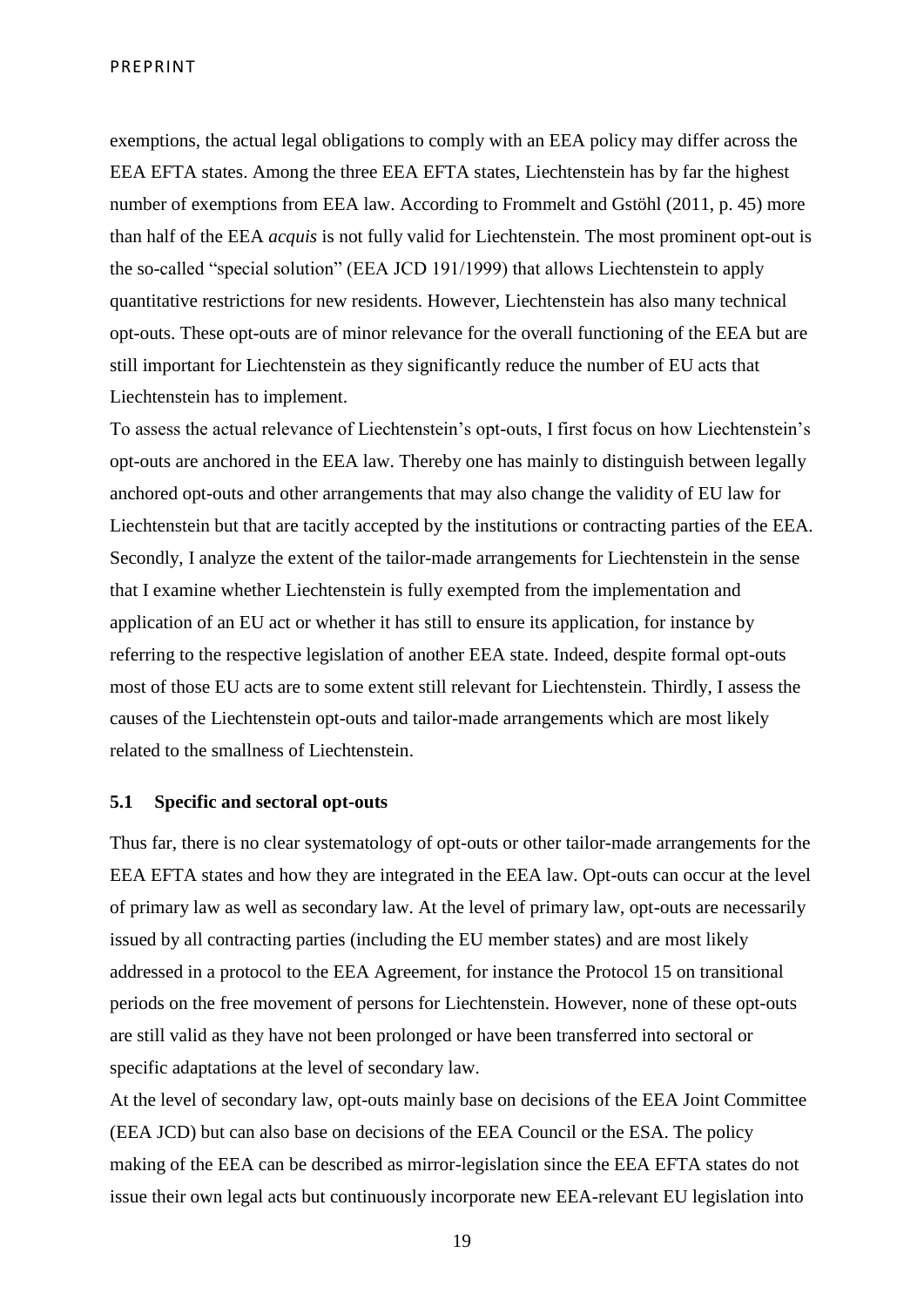the respective annexes of the EEA Agreement. The incorporation takes place by a decision of the EEA Joint Committee. These decisions include the title and celex number of an EU act as well as – if required – specific adaptations for the EEA EFTA states that may exempt an EEA EFTA state from the implementation of a concrete EU act.

The EEA EFTA states and the EU can also agree on sectoral adaptations. In contrast to specific adaptations, sectoral adaptations do not refer to a specific EU act but a whole annex or chapter of an annex of the EEA Agreement. Put simply, an EEA EFTA state can be exempted from the implementation of a concrete EU act (specific adaptation) or from the implementation of all EU acts related to the respective policy (sectoral adaptation). The distinction between specific and sectoral adaptations is very important in order to assess how Liechtenstein's smallness affects its membership in the EEA. Based on a specific adaptation Liechtenstein may save the resources to ensure the correct implementation of an EU act. On the other hand, Liechtenstein has to argue why its EEA EFTA partners as well as the EU should provide such an opt-out to Liechtenstein. This requires an active engagement of Liechtenstein in the policy making process of the EEA and ties a lot of resources. By contrast, a sectoral adaptation means that Liechtenstein is automatically exempted from all related EU acts (including their amendments) which is why it no longer has to follow the respective policy making process.

Figure 7 shows the share of sectoral and specific opt-outs from the total number of EU acts incorporated into the EEA Agreement which have been in force in the EEA by the end of 2014. It includes only opt-outs that are based on decisions of the EEA Joint Committee (which are by far the most common opt-outs). Moreover, it does not differ between opt-outs that are timely limited or restricted to parts of an EU act. In total, Liechtenstein's formal optouts cover 40 percent of the EEA *acquis*. Put differently, around 40 percent of the EEA *acquis* in force is not directly valid for Liechtenstein. As most of Liechtenstein's opt-outs are sectoral opt-outs, they are very likely to facilitate Liechtenstein the administration of the EEA Agreement significantly.

Figure 7: Formal validity of the EEA *acquis* for Liechtenstein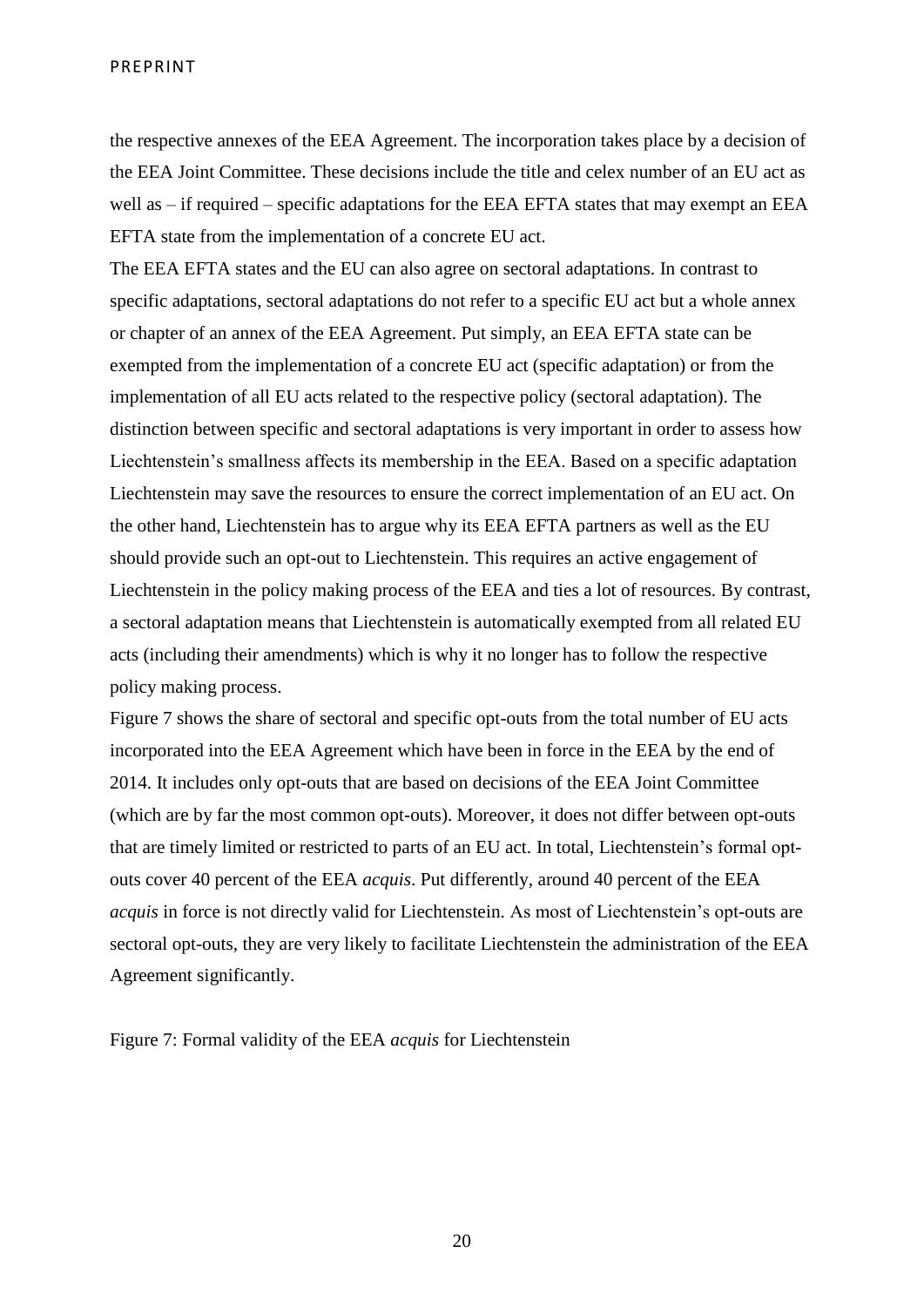

Source: author's own compilation based on the EEA *acquis* in force in December 2014 (only formal opt-outs based on an EEA JCD).

Most of the EU acts which Liechtenstein does not have to implement due to a sectoral adaptation are still relevant for Liechtenstein. In September 2007 the EEA Joint Committee suspended Liechtenstein from all provisions of Annex I ("Veterinary and Phytosanitary Matters"), Chapters XII ("Foodstuffs") and XXVII ("Spirit Drinks") of Annex II and Protocol 47 ("Trade in Wine"), as long as the Agreement on Agriculture between Switzerland and the EU is applied to Liechtenstein. Hence, all EU acts that are part of the Agreement on Agriculture between Switzerland and the EU as well as their implementation into Swiss law automatically apply to Liechtenstein based on the Additional Agreement between the EU, Switzerland and Liechtenstein (EEA JCD 97/2007; LGBl. 2007 No. 257) as well as the Customs Union Treaty between Switzerland and Liechtenstein (LGBl. 1923 No. 24). The *acquis* of the Agreement on Agriculture is more or less identical with the suspended parts of the EEA Agreement (Frommelt 2015d). Consequently, the suspension of EEA law did not imply a strong divergence of legal rules between Liechtenstein and its EEA EFTA partners. Put differently, Liechtenstein does not have to implement an EU policy by itself but has to ensure that the implementation of the respective EU policy by another European state applies to Liechtenstein. In addition to the agriculture sector, Liechtenstein has outsourced the implementation of certain EU acts in the civil aviation sector to Switzerland (e. g. Regulation No. 1321/2007; EEA JCD 49/2009) and has also delegated its participation in the decentralised procedure of medicinal products to Austria (Directive 2001/82/EC and Directive 2001/83/EC; EEA JCD 61/2009). This outsourcing of the implementation of EU policies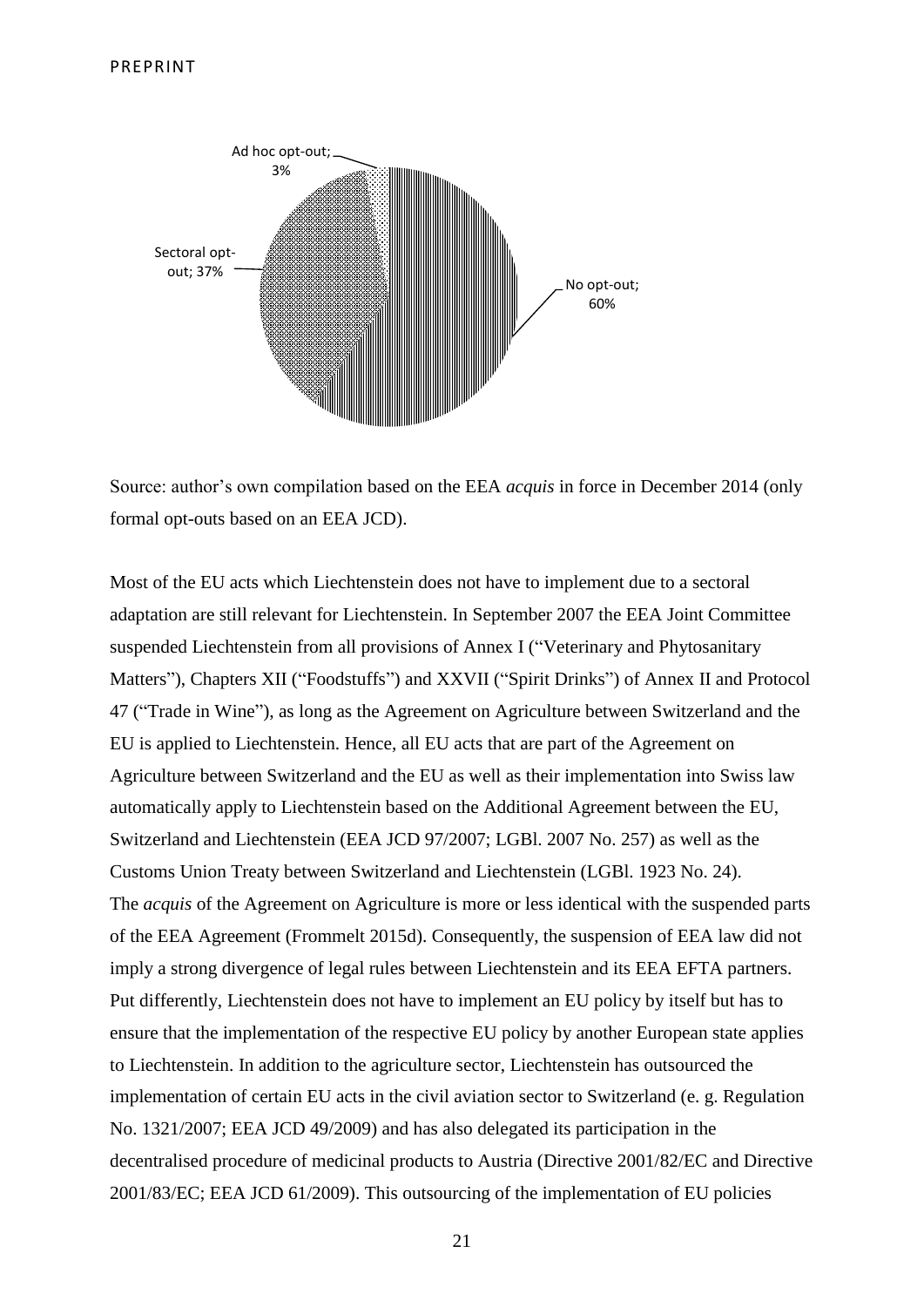underlines that Liechtenstein's wish to be exempt from the respective EU acts is not based on material concerns in terms of a "regulatory misfit" (Börzel and Risse 2000) but simply aims at reducing the administrative expenses of Liechtenstein.

## **5.2 Further tailor-made arrangements**

The compilation of Figure 7 is not extensive in the sense that it does not capture all EU acts that do not fully apply to Liechtenstein. In addition to the sectoral and specific opt-outs illustrated in Figure 7, Liechtenstein has also other tailor-made arrangements that trigger a differential validity of formal EU obligations across the EEA EFTA states. Such tailor-made arrangements for Liechtenstein are mostly not written down in the EEA Agreement or its annexes but are tacitly accepted by the ESA.

The most prominent example of such a tailor-made arrangement is the implementation of certain directives of EEA Annex II by so-called modular decrees ("Modularverordnung", Büchel 1999, p. 35). Based on the law about the circulation of goods (LGBl. 1995 No. 94), the government enacts a decree that implements a directive on a certain type of goods, for instance the directive on crystal glass (Directive 69/493/EEC, LGBl. 1998 No. 126). However, the government decree includes only the basic principles about the circulation of the corresponding product as well as references to the directive and its position in the annex of the EEA Agreement. In this way Liechtenstein does not have to adopt specific implementation measures and the valid edition of the directive arises from the EEA Agreement instead of the decree itself. Hence, there is no need for the government to update its modular decree in case the corresponding directive is amended (Frommelt 2011b, p. 25). Legally speaking, in the EU and the EEA directives have to be implemented into domestic law by each member state (see Art. 288 TFEU and the respective case law). In this regard, Liechtenstein's renouncement to implement certain directives can be seen as an offence of EEA law. It also threatens the legal certainty of the EEA law as well as transparency of Liechtenstein's legal order. Thus far, however, the renouncement to implement certain directives of Annex II is tacitly accepted by the ESA, which is why Liechtenstein can reduce the administrative expenses of its EEA membership significantly. By the end of 2014, Liechtenstein had 35 such modular decrees in force which refer to approximately 500 directives.

The number of EU acts that Liechtenstein has to implement is further reduced as Liechtenstein does not have to implement EU acts for which there is no field of application. For instance, Liechtenstein has no inland waterways and so there is no reason to implement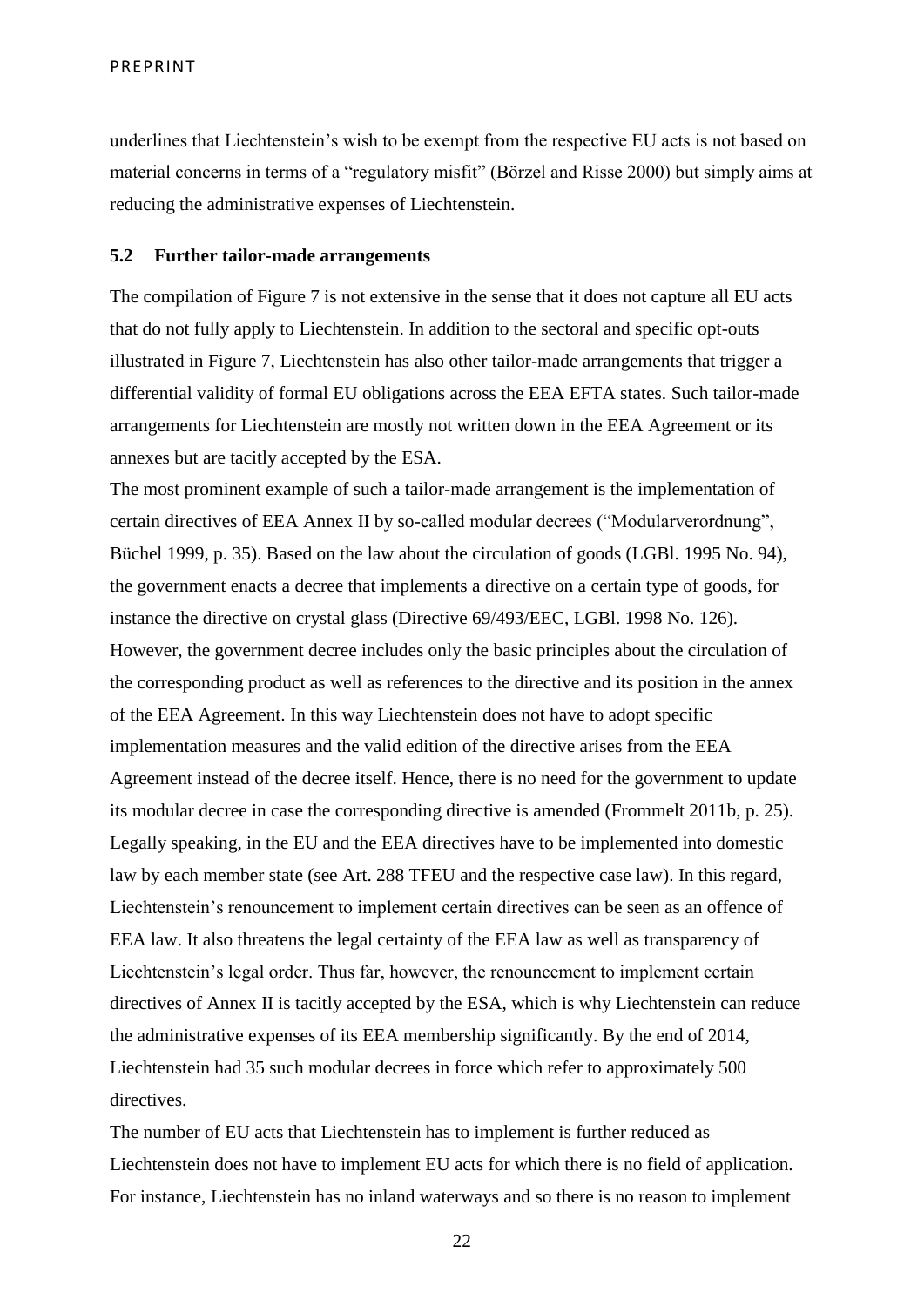the corresponding *acquis* into national law. The same applies to maritime transport or some parts of the aviation *acquis*. These derogations do not appear in the annexes of the EEA Agreement but are documented in the implementation database of the ESA. The ESA database includes also information about EU acts that an EEA EFTA state may have to implement but of which the assessment of its compliance by the ESA is limited. For instance, regarding the Directive 2002/22/EC on universal service relating to electronic communications networks and services a specific adaptation states that "Liechtenstein and its national regulatory authority shall make all reasonable endeavours to apply the provisions of this directive" but "the assessment of their compliance shall take due account of the specific situation of Liechtenstein and the particular circumstances of its very small telecommunications network, its market structure, its limited number of customers, its market potential and the possibility of market failure" (EEA JCD 11/2004). In total, there are only very few such adaptations but they again underline that the contracting parties and institutions of the EEA are willing to take into account the smallness of Liechtenstein. Finally, the ESA might accept derogations from the EEA *acquis* that are anchored in the national law of Liechtenstein. For instance, due to the small inhabitable area, the access of EEA nationals to the property market is confined to EEA nationals with a residence permit in Liechtenstein. This restriction on the free movement of capital is accepted by the ESA since Liechtensteiners also face certain restrictions on the property market (Liechtenstein 2007; Interviews 2011).

## **5.3 Smallness and derogations**

Most of Liechtenstein's tailor-made arrangements can be attributed to its small size or its close relations with Switzerland. In this section, I focus on arrangements due to Liechtenstein's smallness. As stipulated above, tailor-made arrangements can be linked to the small market size (e. g. electronic communication networks, EEA JCD 11/2004), the limited administrative resources (e. g. EEA *acquis* on agriculture, EEA JCD 97/2007), and the lack of a regulatory need (e. g. EEA *acquis* on inland waterways, accepted by ESA). In addition, geographical factors such as Liechtenstein's small inhabitable area (e. g. property market/free movement of capital, accepted by ESA) or its limited natural resources (e. g. renewable energy sources, EEA JCD 102/2005) as well as its infrastructure (e. g. combustion plants, EEA JCD 147/2002) might explain opt-outs from the EEA *acquis*. Likewise, opt-outs can refer to societal factors, for instance Liechtenstein's vital interest to maintain its national identity (e. g. free movement of persons, EEA Council 1/1995). Finally, in the field of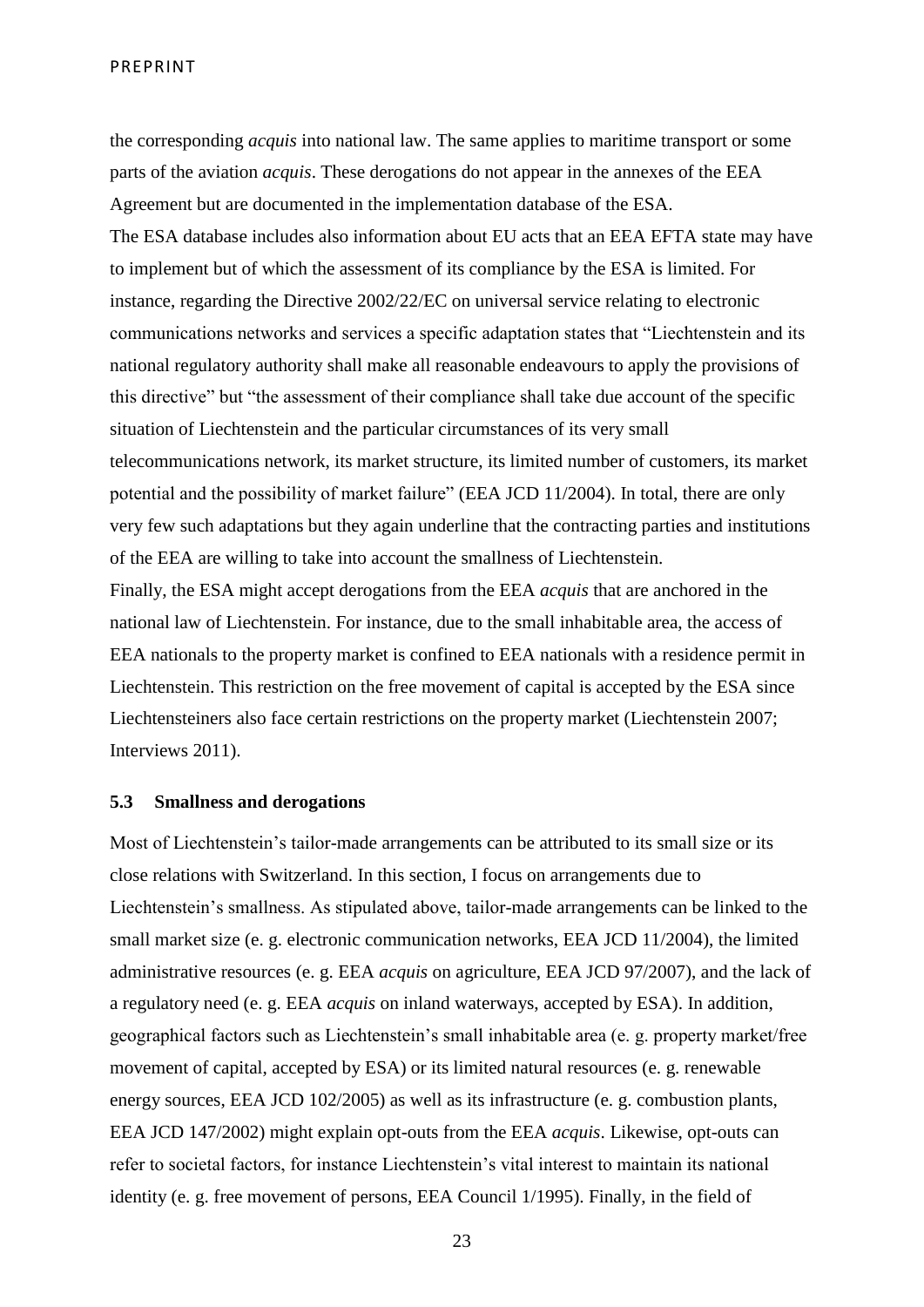1

statistics, a small population might raise privacy concerns and Liechtenstein is exempted from collecting the respective data (e. g. business statistics, EEA JCD 123/2008).

The high number of tailor-made arrangements for Liechtenstein seems to challenge the confidence in Liechtenstein's implementation capacity and willingness but also in the uniformity of EEA law. An analysis of Liechtenstein's specific arrangements has to consider both the EU and the domestic dimension. In the EU context, the question is whether such derogations initiate a special treatment of Liechtenstein and whether such a special treatment threatens the homogeneity of the EEA. By contrast, the domestic dimension focuses on the need of derogations, their acceptance, and potential savings.

Liechtenstein's market is simply too small that specific restrictions could have an impact on the functioning of the EEA. Likewise, Liechtenstein as a state and political actor is too small to attain much political interest. I therefore argue that there is no consistent awareness of Liechtenstein's demand for opt-outs which is why there is also no mobilization or polarization against such opt-outs. On the other hand, most of Liechtenstein's tailor-made arrangements concern mainly technical issues. They are also often partial derogations that are subject to certain conditions which is why they will be abandoned when these conditions change. Moreover, Liechtenstein's opt-outs are often embedded in a narrow institutional corset according to which Liechtenstein cannot take advantage of its opt-outs for its own economic benefits (Frommelt 2014).5 As a result, Liechtenstein's opt-outs have never endangered the incorporation of new EU acts into the EEA Agreement and have rarely implied any delay of the acts' incorporation. Hence, so far, the smallness of Liechtenstein has not created legal uncertainty within the EEA and thus has not affected the functioning of the EEA Agreement as such.

From a domestic point of view, most of Liechtenstein's tailor-made arrangements do not base on "material" or "ideational preferences" (Leuffen et al. 2013, p. 35). Instead, most specific arrangements refer to the limited state capacity of Liechtenstein and thus simply aim at limiting the expenses of Liechtenstein's public administration. Hence, there is no "regulatory misfit" (Börzel and Risse 2000) in the sense that there would be a structural incompatibility between an EU policy and domestic law constituting an adaptational pressure that Liechtenstein's political or economic actors are not willing to bear. In contrast to the traditional understanding of an opt-out, Liechtenstein does in general not gain legislative

<sup>&</sup>lt;sup>5</sup> For instance, the special solution regarding the free movement of persons states that the Liechtenstein authorities shall grant residence permits in a way that is not discriminatory and does not distort competition. Moreover, half of the permits available shall be granted in accordance with a procedure that gives an equal chance to all applicants (EEA JCD 191/1999).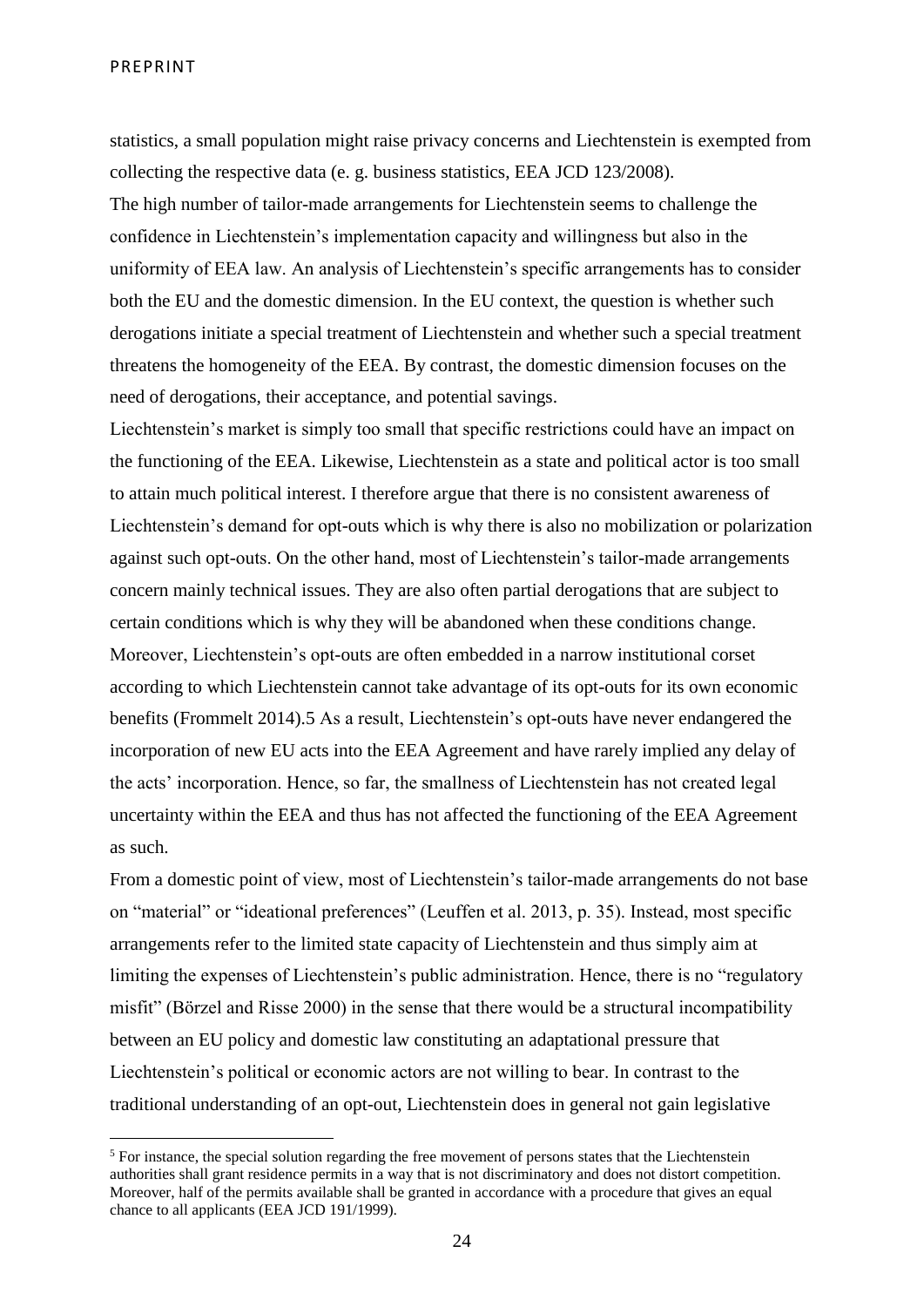sovereignty by its tailor-made arrangements. Indeed, most of the Liechtenstein-specific arrangements impose certain restrictions on the sovereignty of Liechtenstein in the sense that EU directives become directly applicable (e. g. modular implementation) or the Swiss and Austrian implementation of EU law automatically applies to Liechtenstein (e. g. EEA Annex I). Put differently, Liechtenstein's tailor-made arrangements represent mostly a trade-off between legislative sovereignty and administrative efficiency.

Except for Liechtenstein's special solution regarding the free movement of persons, the various tailor-made arrangements of Liechtenstein are rarely debated in the domestic political system. Frommelt and Gstöhl (2011, p. 44) argue that in most cases Liechtenstein would actually be capable to implement the respective EU acts by itself. Liechtenstein could go without opt-outs if it was be willing to invest more administrative resources and accept a higher rule density. On the other hand, more than 65 percent of Liechtenstein's EEA expert would prefer more opt-outs from EEA-relevant EU secondary law for Liechtenstein (Frommelt 2015b, p. 23).

According to two recent surveys, the Liechtenstein people and economic operators already link the EEA membership with an unnecessary increase of the employment in the public administration as well as of the rule density in Liechtenstein (Frommelt 2015a, 2015c). Hence, Liechtenstein's tailor-made arrangements may be crucial in order to ensure a high public support of the EEA membership and thus a high compliance with EEA law.

## **6 Lessons to draw for other western European small-sized countries**

Despite its smallness, Liechtenstein is deeply embedded in European integration. It is a full member of the European Economic Area (EEA) and the Schengen Area. As such, it is equally represented in the respective institutions and procedures and has to comply with the same legal obligations as the other member states which have at least ten times the population of Liechtenstein. Nevertheless, the evaluation of Liechtenstein's EEA membership is mostly positive and there are no longer any doubts that an EEA membership is feasible for Liechtenstein.

Due to its smallness, Liechtenstein has limited administrative resources. However, this chapter has shown that from a procedure-oriented as well as power-centered perspective Liechtenstein's state capacity is likely to be high. As a result, despite its lack of resources, Liechtenstein provides favorable conditions to comply with international obligations. On the other hand, this chapter has also shown that Liechtenstein has by far the highest number of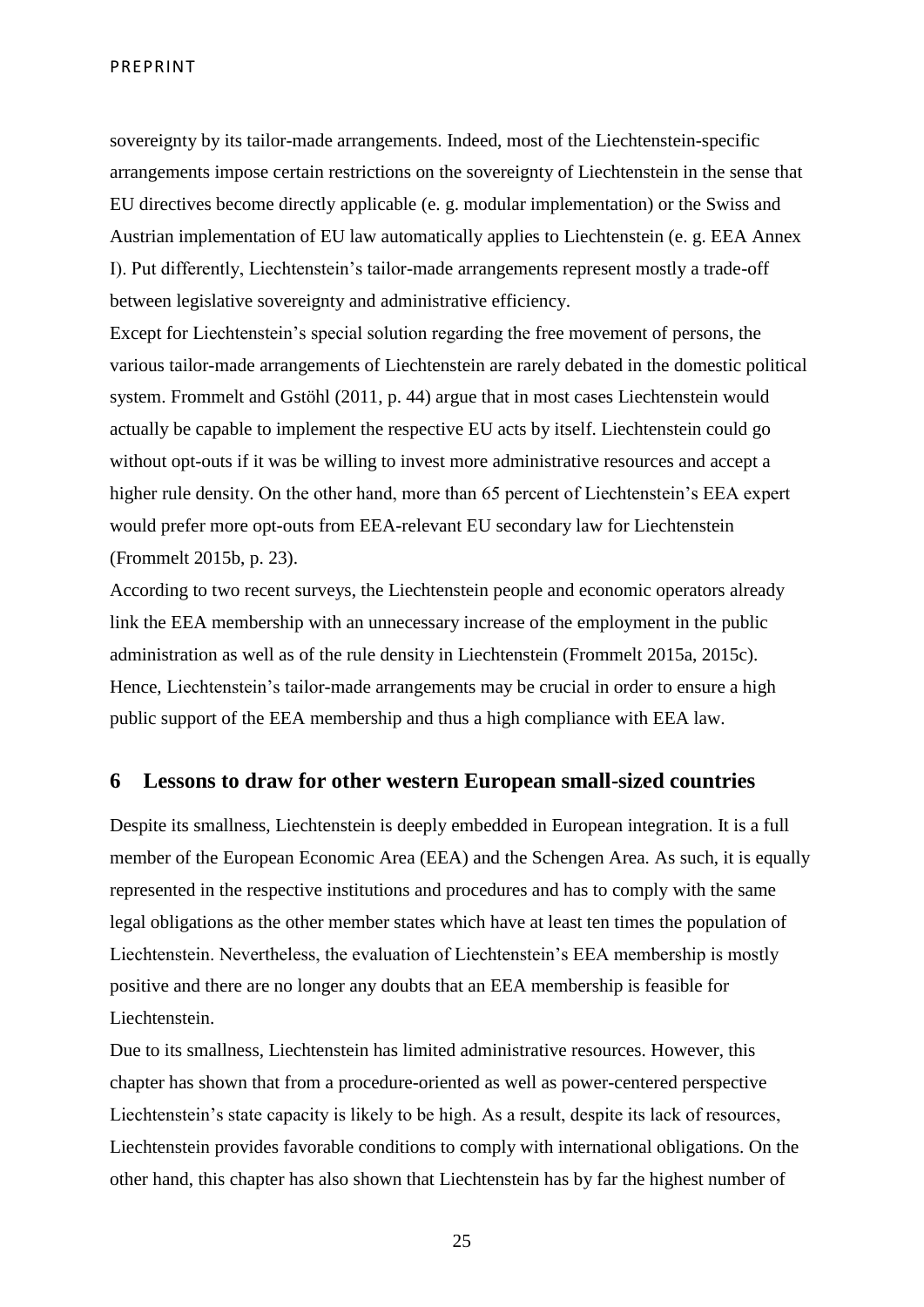exemptions from EEA law of all EEA states. Most of those exemptions are based on tailormade arrangements for Liechtenstein that are related to its smallness in the sense that they help Liechtenstein to limit the expenses of its public administration and thus help to keep its state capacity.

Liechtenstein's EEA membership underlines that the EU has repeatedly stated its willingness and ability to accept tailor-made arrangements due to the smallness or smallness-related factors. This makes Liechtenstein an interesting case for small state studies. In particular the other western European small-sized countries Monaco, Andorra, and San Marino, which are currently negotiating an association agreement with the EU (EU Council 2014b) may benefit from Liechtenstein's experience as an EEA member.

The high number of Liechtenstein's tailor-made arrangements should not be misleading because smallness does not allow for a free ride. Small states cannot unilaterally opt out from EU law by keeping their access to the EU's internal market. Liechtenstein's opt-outs do not correspond with the traditional understanding of an opt-out as in most cases the contracting parties imposed various institutional restrictions on Liechtenstein's opt-outs. Indeed, despite a formal opt-out, the "material substance" of the EU act may still apply to Liechtenstein as the Swiss and Austrian implementation of the respective EU act automatically applies to Liechtenstein. Subsequently, most of Liechtenstein's tailor-made arrangements do not base on "material" or "ideational preferences" as they are simply a trade-off between legislative sovereignty and administrative efficiency.

To assess Liechtenstein's tailor-made arrangements it is also important to consider under which conditions Liechtenstein and the EU agreed on a specific arrangement. Thereby I argue that most of Liechtenstein's tailor-made arrangements have only become possible due to specific bargaining strategies such as "package deals" and "side payments" (Benz 2009). For instance, when negotiating the special solution regarding the free movement of persons, Liechtenstein benefited from its chairmanship in the EEA Joint Committee and the reevaluation in 2004 is closely linked to Liechtenstein's approval of the Eastern enlargement of the EEA and the increase of the financial contributions of Norway, Iceland, and Liechtenstein towards the reduction of economic and social disparities in the EEA (Frommelt and Gstöhl 2011, p. 36; Frommelt 2014). Hence, all opt-outs have to be assessed against their political background. In this regard, a recent survey among the EEA experts of Liechtenstein's public administration shows that the room for manoeuvre for specific opt-outs for Liechtenstein has strongly decreased over time and Liechtenstein has to invest more and more resources when negotiating with the EU (Frommelt 2015b). Again, this underlines that the other small-sized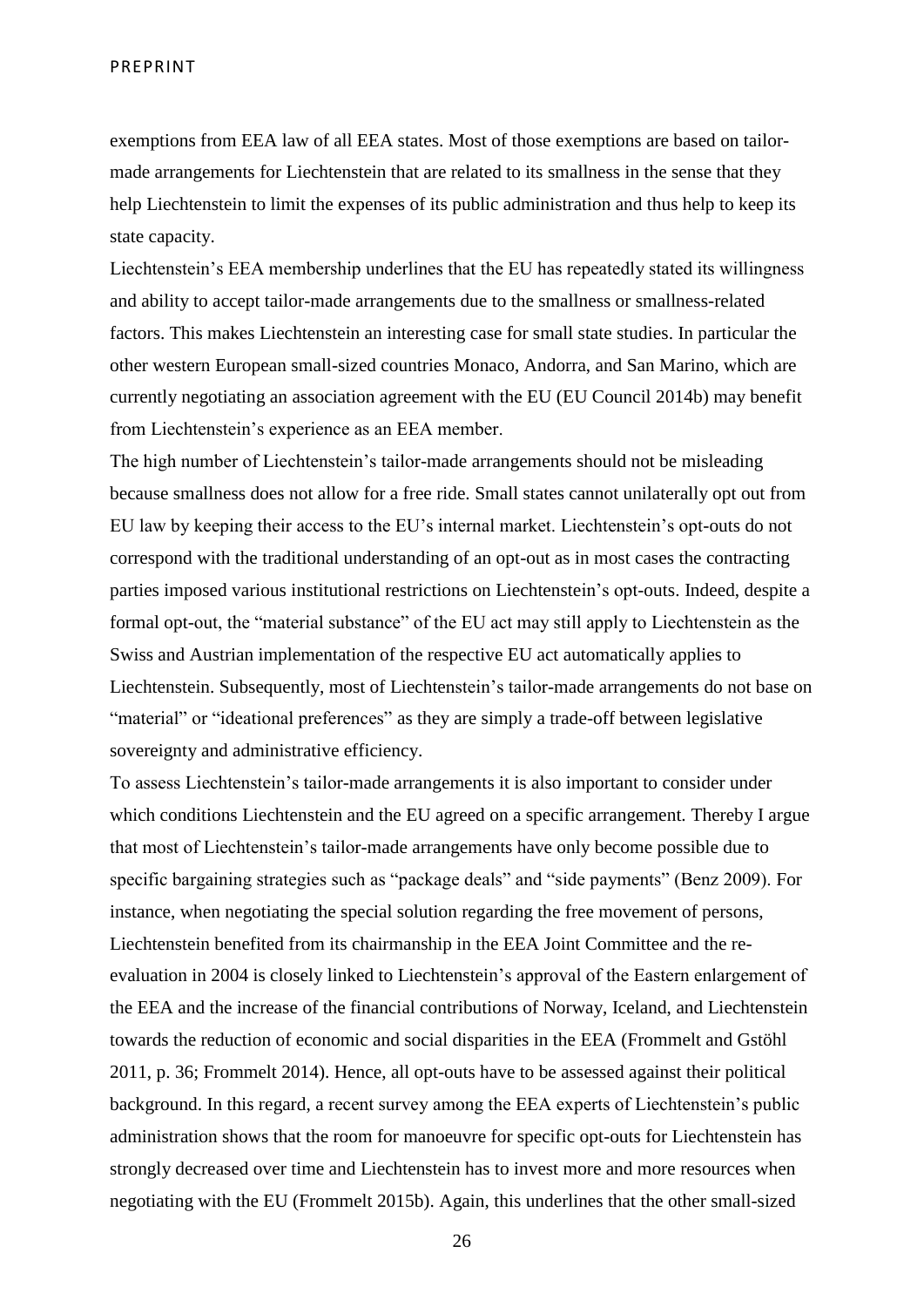countries cannot automatically expect the same flexibility of the EU when negotiating their association agreements with the EU (EU Council 2014b).

Taking into account Liechtenstein's experience in the EEA, I conclude that smallness does not impose any substantial restrictions on the embedding of a very small state in European integration. However, it requires creative tailor-made arrangements that limit the administrative burden for a very small state and thus the flexibility and willingness of the contracting parties (in particular of the EU) to agree on such arrangements.

# **Bibliography**

- Baur, G. S. (1996). Die 'parallele Verkehrsfähigkeit' und analoge Verfahren als Prinzipien des Europarechts. In F. Baur & G. Baur (eds.), *Aktuelle Rechtsfragen 1996. Liber amicorum zum sechzigsten Geburtstag von Theodor Bühler* (pp. 83-101). Zürich: Schulthess Juristische Medien.
- Benz, A. (2009). *Politik in Mehrebenensystemen*. Wiesbaden: VS Verlag für Sozialwissenschaften.
- Börzel, T.A., Hofmann, T., & Panke, D. (2012). Caving in or sitting it out? Longitudinal patterns of non-compliance in the European Union. *Journal of European Public Policy* 19(4), 454-471.
- Börzel, T.A., Hofmann, T., Panke, D., & Sprungk, C. (2010). Obstinate and Inefficient: Why Member States Do Not Comply With European Law. *Comparative Political Studies* 43(11), 1363-1390.
- Börzel, T. A. & Risse, T. (2000). When Europe Hits Home: Europeanization and Domestic Change. *European Integration online Paper* 4(15). http://eiop.or.at/eiop/pdf/2000-015.pdf. Accessed: February 2015.
- Brautigam, D. (1996). *State capacity and effective governance*. Washington, DC:

Transaction Publishing.

- Büchel, C. (1999). Wie verwaltet der Kleinstaat Liechtenstein das EWR-Abkommen? In H. Prange (ed.), *Zwischen Bern und Brüssel, Erfahrungen Liechtensteins im Europäischen Wirtschaftsraum* (pp. 23-60). Chur/Zürich: Rüegger.
- Council of the European Union (2014a). *Council Conclusions on a homogenous extended single market relations with Non-EU Western European countries*. Brussels, 16 December.
- Council of the European Union (2014b). *Council adopts mandate to negotiate association agreement(s) with Andorra, Monaco and San Marino*. Brussels, 16 December.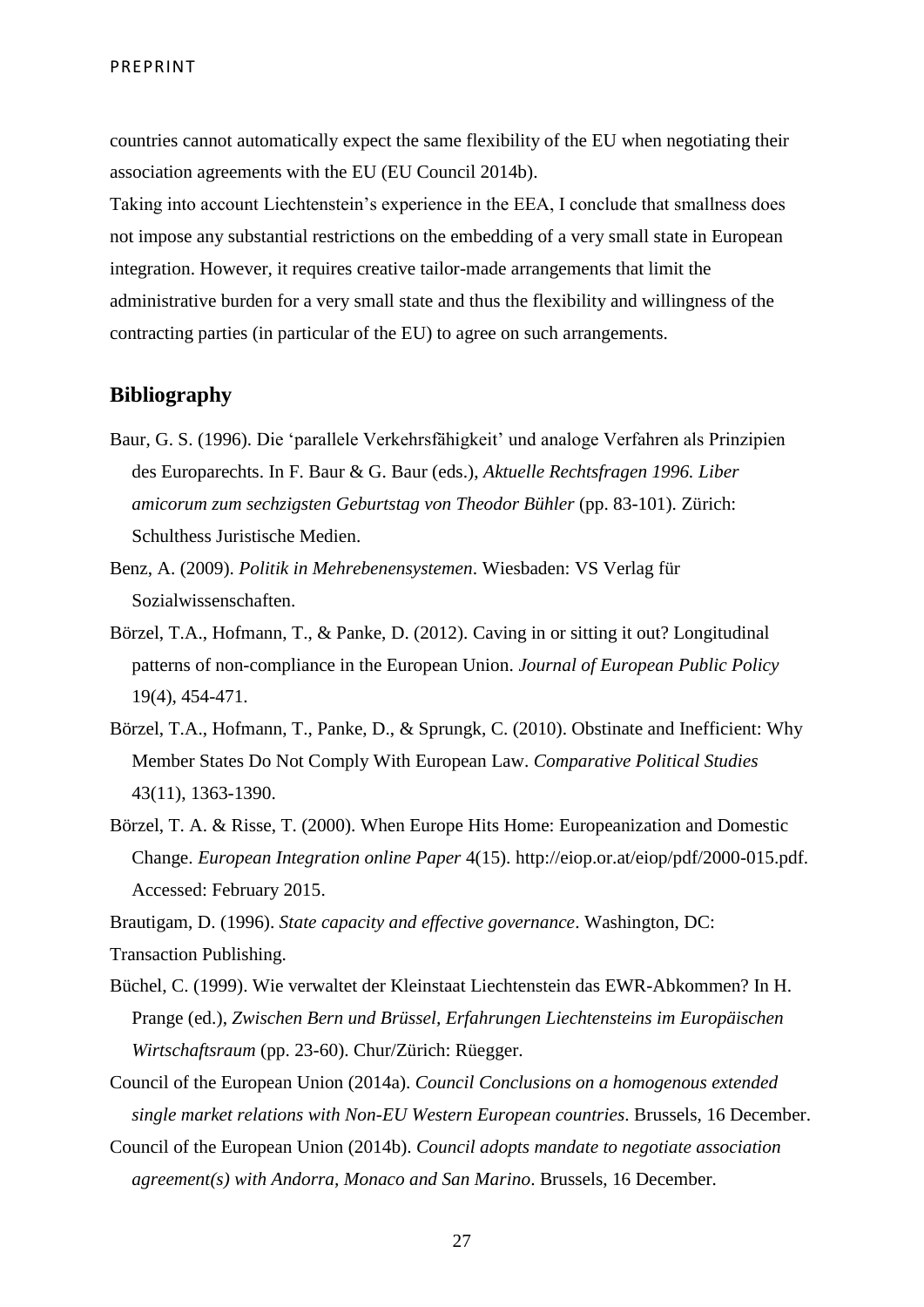- Democracy Barometer (2015). *Database*. University of Zürich and Social Science Research Centre Berlin. http://www.democracybarometer.org. Accessed: February 2015.
- De Wilde, P. (2011). No Polity for Old Politics? A Framework for Analyzing the Politicization of European Integration. *Journal of European Integration* 33(5), 559-575.
- EEA Coordination Unit (2014). *Der Europäische Wirtschaftsraum (EWR).* Vaduz. http://www.llv.li/files/sewr/ewr-kurzinformation-deutsch-april-2015-web.pdf. Accessed: February 2015.
- EFTA Secretariat (2015a). The European Economic Area. *EFTA Factsheet*. Geneva. http://www.efta.int/media/publications/fact-sheets/EEAfactsheets/EFTAFactsheetEuropeanEconomicAreaEEA.pdf. Accessed: February 2015.
- EFTA Secretariat (2015b). *The Basic Features of the EEA Agreement*. Geneva. http://www.efta.int/eea/eea-agreement/eea-basic-features. Accessed: February 2015.
- EFTA Surveillance Authority (2014). *Internal Market Scoreboard.* EEA EFTA States of the European Economic Area No. 34. Brussels, July 2014.
- EFTA Surveillance Authority (2015). *Internal Market Scoreboards*. Brussels. http://www.eftasurv.int/press--publications/scoreboards/internal-market-scoreboards/ Accessed: April 2015.
- European Commission (2012). *EU Relations with the Principality of Andorra, the Principality of Monaco and the Republic of San Marino Options for Closer Integration with the EU*. Brussels, 20 November.
- Frommelt, Christian (2011a). Die Europäisierung der Landtagsarbeit. *Arbeitspapiere Liechtenstein-Institut* No. 29. doi:10.13091/li-ap-29
- Frommelt, Christian (2011b). Die Europäisierung der liechtensteinischen Rechtsordnung. *Arbeitspapiere Liechtenstein-Institut* No. 28. doi:10.13091/li-ap-28
- Frommelt, C. (2014). Zuwanderungspolitik in Liechtenstein nach dem Ja zur Masseneinwanderungsinitiative in der Schweiz. *Vortragsmanuskript, 22. November 2014*. http://www.liechtenstein-

institut.li/Portals/0/contortionistUniverses/408/rsc/Publikation\_downloadLink/Masseneinw anderungsinitiative%20und%20Liechtenstein.pdf. Accessed: February 2015.

- Frommelt, C. (2015a). 20 Jahre EWR-Abkommen: Wie stehen die Liechtensteinerinnen und Liechtensteiner heute zum EWR? Ergebnisse einer repräsentativen Umfrage. *LI AKTUELL* 2/2015. doi:10.13091/li-aktuell-2015-2
- Frommelt, C. (2015b). 20 Jahre EWR-Abkommen: Einschätzungen von EWR-Experten und Führungskräften. Ergebnisse einer Onlinebefragung. *Unterlagen zuhanden der Regierung*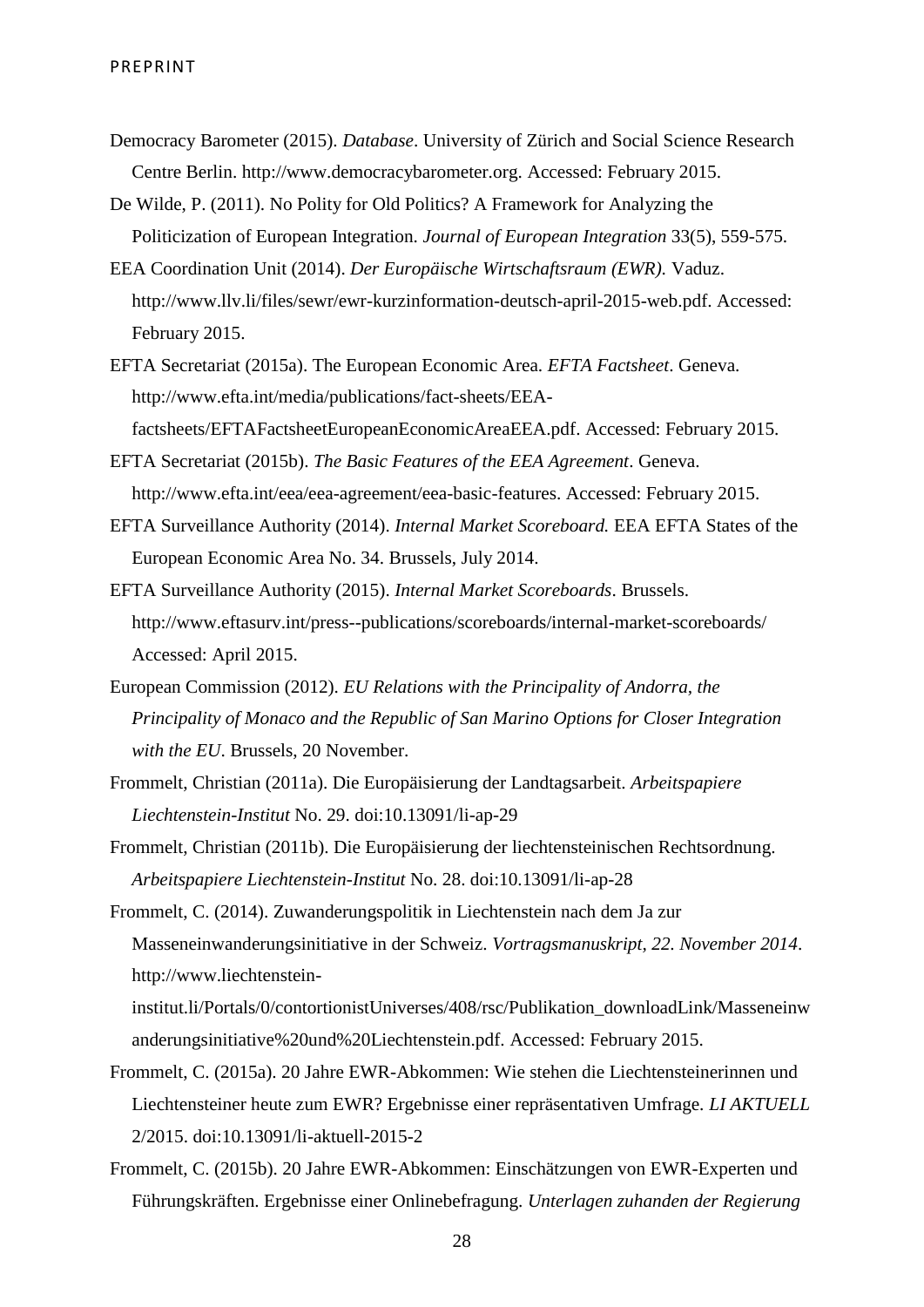*des Fürstentums Liechtenstein*. http://www.liechtenstein-

institut.li/Portals/0/contortionistUniverses/408/rsc/Publikation\_downloadLink/Entwurf\_Ex perten\_zhd\_Regierung.pdf. Accessed: February 2015.

- Frommelt, C. (2015c). 20 Jahre EWR-Abkommen: Wie stehen die liechtensteinischen Unternehmen heute zum EWR? Ergebnisse einer Onlinebefragung. *LI AKTUELL* 3/2015. doi:10.13091/li-aktuell-2015-3
- Frommelt, C., & S. Gstöhl (2011). Liechtenstein and the EEA: the Europeanization of a (very) small state. *Europautredningen Rapport* no. 18.
- Gajduschek, G. (2003). Bureaucracy: Is it efficient? Is it not? Is that the question? Uncertainty reduction: An ignored element of bureaucratic rationality. *Administration and Society* 34, 700-723.
- Gstöhl, S. (1997). Successfully Squaring the Circle: Liechtenstein's Membership of the Swiss and European Economic Area. In M. O. Hösli & A. Saether (eds.), *Free Trade Agreements and Customs Unions: Experiences, Challenges and Constraints* (pp. 163-176)*.*  Brussels/Maastricht: Tacis European Commission and European Institute of Public Administration.
- Gstöhl, S. (2001). *Flexible Integration für Kleinstaaten? Liechtenstein und die Europäische Union*. Vaduz: Verlag der Liechtensteinischen Akademischen Gesellschaft.

Haas, P. M. (1998). Compliance with EU directives: Insights from international relations and comparative politics. *Journal of European Public Policy* 5, 17-37.

- Henisz, W. (2015). *POLCON Database*. https://mgmt.wharton.upenn.edu/profile/1327. Accessed: February 2015.
- Interviews (2014-2015). Author's interviews with experts from the Liechtenstein public administration in Vaduz and the Mission to the EU in Brussels as well as with officials from the EFTA Surveillance Authority, the EFTA Secretariat and the European Commission in Brussels.
- Leuffen, D., Rittberger, B., & Schimmelfennig, F. (2013). *Differentiated Integration: Explaining Variation in the European Union*. Basingstoke: Palgrave Macmillan.
- Liechtenstein (2010). *Bericht und Antrag der Regierung an den Landtag des Fürstentums Liechtenstein betreffend 15 Jahre Mitgliedschaft des Fürstentums Liechtenstein im Europäischen Wirtschaftsraum (EWR)* No. 17. Vaduz, 23 March.
- Liechtenstein (2015). *Bericht und Antrag der Regierung an den Landtag des Fürstentums Liechtenstein betreffend 20 Jahre Mitgliedschaft des Fürstentums Liechtenstein im Europäischen Wirtschaftsraum (EWR)* No. 18. Vaduz, 24 March.